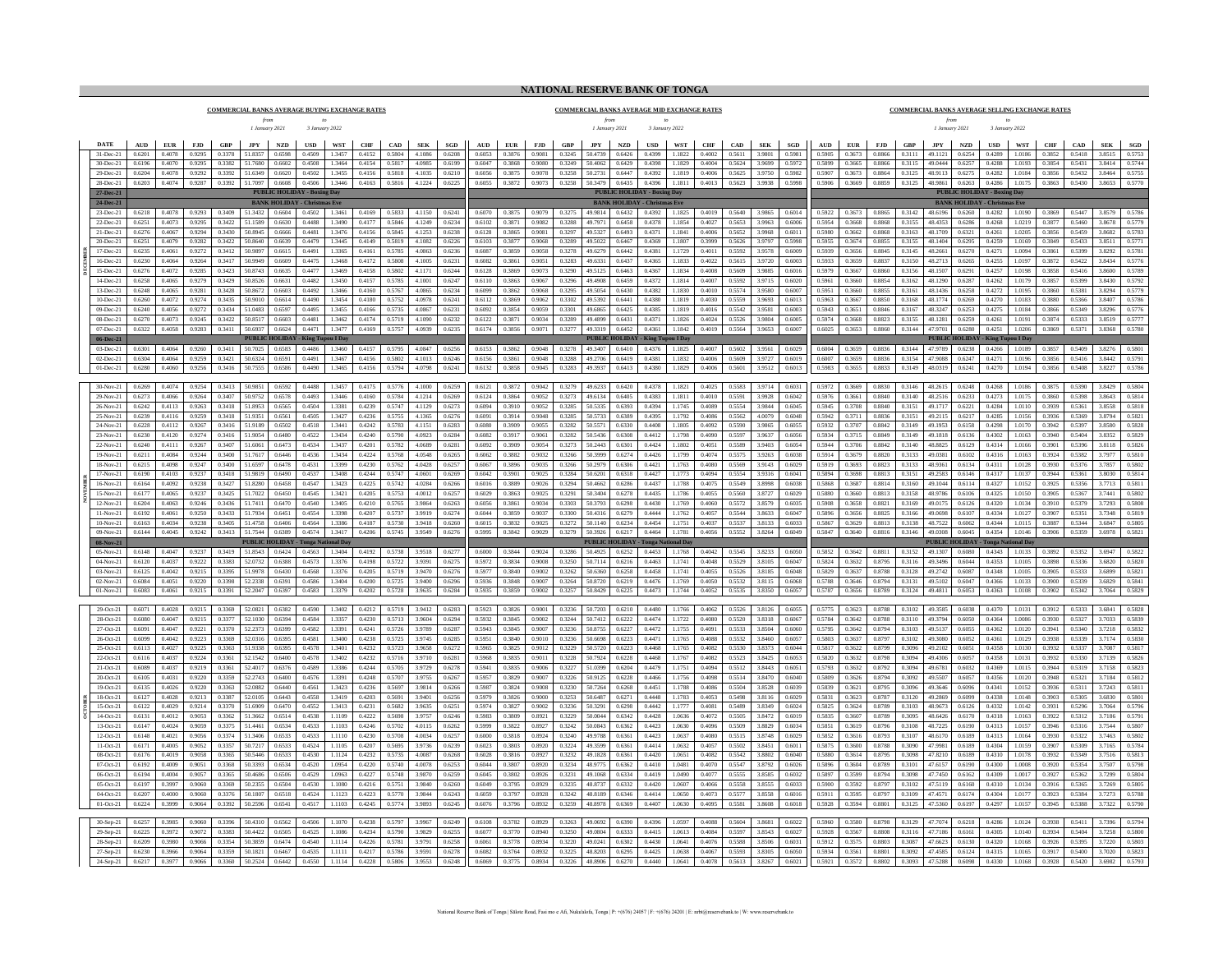| 23-Sep-21             | 0.6243 |        |        |                |                         | 0.6472 | 0.4535                      | 1.1109   | 0.4226 |                  |                 | 0.6251           | 0.6095           |                  |        |               | 48.4123                                 | 0.6300           | 0.4425           | 1.0636  | 0.4076           | 0.5645           | 3.8445    | 0.6024           | 0.5947           | 0.3570           | 0.8799           |                       | 47.0505 | 0.6128                                   | 0.4315 |          |
|-----------------------|--------|--------|--------|----------------|-------------------------|--------|-----------------------------|----------|--------|------------------|-----------------|------------------|------------------|------------------|--------|---------------|-----------------------------------------|------------------|------------------|---------|------------------|------------------|-----------|------------------|------------------|------------------|------------------|-----------------------|---------|------------------------------------------|--------|----------|
|                       |        |        |        |                |                         |        |                             |          |        |                  |                 |                  |                  |                  |        |               |                                         |                  |                  |         |                  |                  |           |                  |                  |                  |                  |                       |         |                                          |        |          |
| 22-Sep-21             | 0.6248 | 0.3966 | 0.9060 | 0.3359         | 49 5254                 | 0.6474 | 0.4534                      | 1 1061   | 0.4213 | 0.5855           | 3.9689          | 0.6245           | 0.6100           | 0.3763           | 0.8928 | 0.3226        | 48 1636                                 | 0.6302           | 0.4424           | 1.0588  | 0.4063           | 0.5662           | 3 8404    | 0.6018           | 0.5952           | 0.3561           | 0.8797           | 0.3092                | 46.8018 | 0.6130                                   | 0.4314 | 10115    |
| 21-Sep-21             | 0.6232 | 0.3967 | 0.9064 | 0.3362         | 49.6388                 | 0.6454 | 0.4537                      | 1.1103   | 0.4236 | 0.5866           | 39737           | 0.6246           | 0.6083           | 0.3765           | 0.8932 | 0.3229        | 48.2770                                 | 0.6282           | 0.4427           | 1.0630  | 0.4086           | 0.5673           | 3 8 4 5 1 | 0.6018           | 0.5935           | 0.3562           | 0.8800           | 0.3095                | 469152  | 0.6110                                   | 0.4317 | 1.0157   |
|                       |        | 0.3970 | 0.9071 | 0.3342 49.9292 |                         | 0.6459 | 0.4541                      |          |        | 0.5841           | 3.9632          | 0.6237           |                  |                  |        |               |                                         | 0.6287           | 0.4431           |         |                  | 0.5648           | 3.8346    | 0.6009           | 0.5934           | 0.3565           | 0.8808           |                       | 47.2056 | 0.6115                                   | 0.4321 |          |
| 20-Sep-21             | 0.6231 |        |        |                |                         |        |                             | 1.1085   | 0.4253 |                  |                 |                  | 0.6083           | 0.3768           |        | 0.8940 0.3208 | 48.5674                                 |                  |                  | 1.0612  | 0.4103           |                  |           |                  |                  |                  |                  | 0.3075                |         |                                          |        | 1.0139   |
| 17-Sep-21             |        |        |        |                | <b>PUBLIC HOLID</b>     |        | <b>AY - Crown Prince Tu</b> | ıto'a Bi |        |                  |                 |                  |                  |                  |        |               | <b>PUBLIC HOLIDAY - Crown Prince Tu</b> |                  |                  | to'a Bi |                  |                  |           |                  |                  |                  |                  |                       |         | <b>PUBLIC HOLIDAY - Crown Prince Tup</b> |        | ıto'a Bi |
| 16-Sep-21             | 0.6192 | 0.3958 | 0.9061 | 0.3334         | 49,8637                 | 0.6415 | 0.4558                      | 11096    | 0.4219 | 0.5807           | 3.9430          | 0.6225           | 0.6044           | 0.3755           | 0.8929 | 0.3201        | 48 5019                                 | 0.6243           | 0.4448           | 1.0623  | 0.4069           | 0.5614           | 3.8145    | 0.5997           | 0.5896           | 0.3553           | 0.8796           | 0.3067 47.1401 0.6071 |         |                                          | 0.4338 | 1.0150   |
|                       |        |        |        |                |                         |        |                             |          |        |                  |                 |                  |                  |                  |        |               |                                         |                  |                  |         |                  |                  |           |                  |                  |                  |                  |                       |         |                                          |        |          |
| 15-Sep-21             | 0.6205 | 0.3959 | 0.9067 | 0.3341         | 49 9565                 | 0.6428 | 0.4556                      | 1 1086   | 0.4216 | 0.5831           | 3.9523          | 0.6235           | 0.6057           | 0.3757           | 0.8935 | 0.3207        | 48 5947                                 | 0.6256           | 0.4446           | 1.0613  | 0.4066           | 0.5638           | 3.8237    | 0.6008           | 0.5908           | 0.3554           | 0.8803           | 0.3074                | 47.2329 | 0.6084                                   | 0.4336 | 1.0140   |
| 14-Sep-21             | 0.6171 | 0.3962 | 0.9061 | 0.3338         | 50.1705                 | 0.6413 | 0.4562                      | 1.1089   | 0.4236 | 0.5822           | 3.9571          | 0.6237           | 0.6023           | 0.3759           | 0.8929 | 0.3205        | 48.8087                                 | 0.6241           | 0.4452           | 1.0616  | 0.4086           | 0.5629           | 3.8286    | 0.6009           | 0.5875           | 0.3557           | 0.8796           | 0.3071                | 47.4469 | 0.6070                                   | 0.4342 | 1.0143   |
|                       |        |        |        |                |                         |        |                             |          |        |                  |                 |                  |                  |                  |        |               |                                         |                  |                  |         |                  |                  |           |                  |                  |                  |                  |                       |         |                                          |        |          |
| 13-Sep-21             | 0.6179 | 0.3960 | 0.9063 | 0.3335         | 50.1166                 | 0.6412 | 0.4563                      |          | 0.4216 | 0.5839           | 3.9678          | 0.623            | 0.6031           | 0.3758           | 0.8931 | 0.3201        | 48.7548                                 | 0.6240           | 0.4453           | 1.0617  | 0.4066           | 0.5646           | 3.8392    | 0.6003           | 0.5882           | 0.3555           | 0.8798           | 0.3068                | 47.3930 | 0.6068                                   | 0.4343 | 1.0144   |
| $10-Sep-21$           | 0.6179 | 0.3961 | 0.9067 | 0.3341         | 50.0860                 | 0.6423 | 0.4565                      | 11087    | 0.4213 | 0.5825           | 39610           | 0.6243           | 0.6031           | 0.3758           | 0.8934 | 0.3207        | 48 7242                                 | 0.6251           | 0.4455           | 10614   | 0.4063           | 0.5632           | 3.8324    | 0.6015           | 0.5882           | 0.3556           | 0.8801           | 0.3074                | 473624  | 0.6080                                   | 0.4345 | 1.0141   |
|                       | 0.6177 | 0.3962 | 0.9066 | 0.3354         | 50.3282                 | 0.6431 | 0.4564                      | 1 1093   | 0.4233 | 0.5837           | 39684           | 0.6255           | 0.6029           | 0.3759           | 0.8933 | 0.3221        | 48 9664                                 | 0.6259           | 0.4454           | 1.0620  | 0.4083           | 0.5644           | 3.8398    | 0.6027           | 0.5881           | 03557            | 0.8801           | 0.3087                | 47 6046 | 0.6088                                   | 0.4344 | 10147    |
| 09-Sep-21             |        |        |        |                |                         |        |                             |          |        |                  |                 |                  |                  |                  |        |               |                                         |                  |                  |         |                  |                  |           |                  |                  |                  |                  |                       |         |                                          |        |          |
| 08-Sep-21             | 0.6161 | 0.3955 | 0.9059 | 0.3353         | 50.3375                 | 0.6435 | 0.4564                      | 1.1068   | 0.4223 | 0.5821           | 3.9534          | 0.6256           | 0.6013           | 0.3752           | 0.8926 | 0.3219        | 48.9757                                 | 0.6263           | 0.4454           | 1.0595  | 0.4073           | 0.5628           | 3.8249    | 0.6029           | 0.5865           | 0.3550           | 0.8794           | 0.3086                | 47.6139 | 0.6092                                   | 0.4344 | 1.0122   |
| 07-Sep-21             | 0.6135 | 0.3954 | 0.9070 | 0.3348         | 50.2441                 | 0.6415 | 0.4574                      | 1.1069   | 0.4213 | 0.5784           | 3.9491          | 0.6253           | 0.5987           | 0.3752           | 0.8938 | 0.3214        | 48.8823                                 | 0.6243           | 0.4464           | 1.0596  | 0.4063           | 0.5591           | 3.8205    | 0.6025           | 0.5839           | 0.3549           | 0.8805           | 0.3081                | 47.5205 | 0.6071                                   | 0.4354 | 1.0123   |
|                       |        |        |        |                |                         |        |                             |          |        |                  |                 |                  |                  |                  |        |               |                                         |                  |                  |         |                  |                  |           |                  |                  |                  |                  |                       |         |                                          |        |          |
| 06-Sep-21             | 0.6122 | 0.3954 | 0.9062 | 0.3343         | 50.2265                 | 0.6403 | 0.4579                      | 1 1074   | 0.4191 | 0.5788           | 3 9 3 9 9       | 0.6250           | 0.5974           | 0.3751           | 0.8929 | 0.3210        | 48 8647                                 | 0.6231           | 0.4469           | 1.0601  | 0.4041           | 0.5595           | 3.8114    | 0.6023           | 0.5826           | 0.3549           | 0.8796           | 0.3076                | 47.5029 | 0.6059                                   | 0.4359 | 1.0128   |
| 03-Sep-21             | 0.6150 | 0.3945 | 0.9056 | 0.3341         | 50.1935                 | 0.6421 | 0.4565                      | 1 1056   | 0.4202 | 0.5780           | 39444           | 0.6242           | 0.6002           | 0.3743           | 0.8923 | 0.3207        | 48.8317                                 | 0.6249           | 0.4455           | 1.0583  | 0.4052           | 0.5587           | 3.8158    | 0.6015           | 0.5854           | 0.3540           | 0.8790           | 0.3074                | 47 4699 | 0.6078                                   | 0.4345 | 1.0110   |
|                       |        |        |        |                |                         |        |                             |          |        |                  |                 |                  |                  |                  |        |               |                                         |                  |                  |         |                  |                  |           |                  |                  |                  |                  |                       |         |                                          |        |          |
| 02-Sep-21             | 0.6166 | 0.3947 | 0.9061 | 0.3349         | 50.1132                 | 0.6448 | 0.4555                      | 1.1068   | 0.4195 | 0.5797           | 3.9542          | 0.6238           | 0.6018           | 0.3745           | 0.8928 | 0.3216        | 48.7514                                 | 0.6276           | 0.4445           | 1.0595  | 0.4045           | 0.5604           | 3.8256    | 0.6010           | 0.5869           | 0.3542           | 0.8796           | 0.3082                | 47.3896 | 0.6104                                   | 0.4335 | 1.0122   |
| $01-Sep-21$           | 0.6198 | 0.3951 | 0.9059 | 0.3348         | 50.0294                 | 0.6459 | 0.4548                      | 1.1075   | 0.4191 | 0.5786           | 3.9541          | 0.6228           | 0.6050           | 0.3749           | 0.8927 | 0.3214        | 48.6676                                 | 0.6287           | 0.4438           | 1.0602  | 0.4041           | 0.5593           | 3.8255    | 0.6000           | 0.5902           | 0.3546           | 0.8795           | 0.3081                | 47.3058 | 0.6115                                   | 0.4328 | 1.0129   |
|                       |        |        |        |                |                         |        |                             |          |        |                  |                 |                  |                  |                  |        |               |                                         |                  |                  |         |                  |                  |           |                  |                  |                  |                  |                       |         |                                          |        |          |
|                       |        |        |        |                |                         |        |                             |          |        |                  |                 |                  |                  |                  |        |               |                                         |                  |                  |         |                  |                  |           |                  |                  |                  |                  |                       |         |                                          |        |          |
| 31-Aug-21             | 0.6201 | 0.3946 | 0.9055 | 0.3339         | 49.8795                 | 0.6483 | 0.4538                      | 1.1062   | 0.4188 | 0.5772           | 3.9449          | 0.6218           | 0.6053           | 0.3744           | 0.8924 | 0.3206        | 48.5177                                 | 0.6311           | 0.4428           | 1.0589  | 0.4038           | 0.5579           | 3.8164    | 0.5990           | 0.5905           | 0.3541           | 0.8792           | 0.3072                | 47.1559 | 0.6139                                   | 0.4318 | 1.0116   |
| 30-Aug-21             | 0.6184 | 0.3945 | 0.9050 | 0.3336         | 49,8065                 | 0.6473 | 0.4536                      | 1.1090   | 0.4153 | 0.5775           | 3.9450          | 0.6218           | 0.6036           | 0.3743           | 0.8918 | 0.3203        | 48.4447                                 | 0.6301           | 0.4426           | 1.0617  | 0.4003           | 0.5582           | 3.8164    | 0.5990           | 0.5888           | 0.3540           | 0.8786           | 0.3069                | 47.0829 | 0.6129                                   | 0.4316 | 1.0144   |
|                       |        |        |        |                |                         |        |                             |          |        |                  |                 |                  |                  |                  |        |               |                                         |                  |                  |         |                  |                  |           |                  |                  |                  |                  |                       |         |                                          |        |          |
| 27-Aug-21             | 0.6228 | 0.3948 | 0.9061 | 0.3343         | 49.7698                 | 0.6507 | 0.4523                      | 1.1060   | 0.4180 | 0.5784           | 3.9690          | 0.6240           | 0.6080           | 0.3746           | 0.8929 | 0.3209        | 48.4080                                 | 0.6335           | 0.4413           | 1.0587  | 0.4030           | 0.5591           | 3.8405    | 0.6012           | 0.5932           | 0.3543           | 0.8798           | 0.3076                | 47.0462 | 0.6163                                   | 0.4303 | 1.0114   |
| 26-Aug-21             | 0.6207 | 0.3949 | 0.9052 | 0.3343         | 49 8467                 | 0.6496 | 0.4531                      | 1 1077   | 0.4168 | 0.5756           | 3.9649          | 0.6242           | 0.6059           | 03747            | 0.8921 | 0.3210        | 48 48 49                                | 0.6324           | 0.4421           | 1.0604  | 0.4018           | 0.5563           | 38364     | 0.6015           | 0.5911           | 0.3544           | 0.8789           | 0.3076                | 47 1231 | 0.6152                                   | 0.4311 | 1.0131   |
|                       | 0.6205 | 0.3942 | 0.9038 | 0.3331         | 49.5508                 | 0.6494 | 0.4517                      | 11067    | 0.4150 | 0.5738           | 39584           | 0.6230           | 0.6057           | 0.3739           | 0.8907 | 0.3198        | 48 1890                                 | 0.6322           | 0.4407           | 1.0594  | 0.4000           | 0.5545           | 3.8298    |                  | 0.5909           | 0.3537           | 0.8775           | 0.3064                | 46.8272 | 0.6150                                   | 0.4297 | 1.0121   |
| 25-Aug-21             |        |        |        |                |                         |        |                             |          |        |                  |                 |                  |                  |                  |        |               |                                         |                  |                  |         |                  |                  |           | 0.6003           |                  |                  |                  |                       |         |                                          |        |          |
| 24-Aug-21             | 0.6223 | 0.3935 | 0.9039 | 0.3323         |                         | 0.6532 | 0.4505                      | 1.1122   |        |                  | 3.9554          | 0.6222           | 0.6075           |                  | 0.8908 |               | 48.0521                                 | 0.6360           |                  |         | 0.3988           | 0.5557           | 3.8269    | 0.5994           | 0.5927           | 0.3530           |                  | 0.3056                | 46.6903 | 0.6188                                   | 0.4285 | 1.0176   |
| 23-Aug-21             | 0.6268 | 0.3934 | 0.9036 | 0.3331         | 49.2378                 | 0.6566 | 0.4487                      | 11075    | 0.4120 | 0.5799           | 3.9712          | 0.6222           | 0.6119           | 0.3732           | 0.8906 | 0.3197        | 47 8760                                 | 0.6394           | 0.4377           | 1.0602  | 0.3970           | 0.5606           | 3.8427    | 0.5995           | 0.5971           | 0.3529           | 0.8775           | 0.3064                | 46.5142 | 0.6222                                   | 0.4267 | 1.0129   |
|                       |        |        |        |                |                         |        |                             |          |        |                  |                 |                  |                  |                  |        |               |                                         |                  |                  |         |                  |                  |           |                  |                  |                  |                  |                       |         |                                          |        |          |
| 20-Aug-21             | 0.6260 | 0.3945 | 0.9040 | 0.3332         | 49.3123                 | 0.6572 | 0.4489                      | 1 1049   | 0.4153 | 0.5808           | 3.9820          | 0.6241           | 0.6112           | 0.3743           | 0.8909 | 0.3198        | 47 9505                                 | 0.6400           | 0.4380           | 1.0576  | 0.4003           | 0.5615           | 38534     | 0.6013           | 0.5963           | 0.3540           | 0.8779           | 0.3065                | 46 5887 | 0.6228                                   | 0.4271 | 1.0103   |
| 19-Aug-21             | 0.6213 | 0.3952 | 0.9055 | 0.3321         | 49.5333                 | 0.6546 | 0.4510                      | 11067    | 0.4162 | 0.5755           | 3.9659          | 0.6251           | 0.6065           | 0.3749           | 0.8923 | 0.3188        | 48 1715                                 | 0.6374           | 0.4401           | 1.0594  | 0.4012           | 0.5562           | 38373     | 0.6023           | 0.5917           | 03547            | 0.8792           | 0.3054                | 46,8097 | 0.6202                                   | 0.4292 | 1.0121   |
|                       |        |        |        |                |                         |        |                             |          |        |                  |                 |                  |                  |                  |        |               |                                         |                  |                  |         |                  |                  |           |                  |                  |                  |                  |                       |         |                                          |        |          |
| 18-Aug-21             | 0.6205 | 0.3955 | 0.9048 | 0.3328         | 49.4975                 | 0.6528 | 0.4514                      | 1.1051   | 0.4159 | 0.575            | 3.9847          | 0.6264           | 0.6057           | 0.3753           | 0.8916 | 0.3195        | 48.1357                                 | 0.6356           | 0.4405           | 1.0578  | 0.4009           | 0.5558           | 3.8561    | 0.6036           | 0.5909           | 0.3550           | 0.8784           | 0.3061                | 46.7739 | 0.6184                                   | 0.4296 | 1.0105   |
| 17-Aug-21             | 0.6172 | 0.3955 | 0.9044 | 0.3324         | 49.6265                 | 0.6466 | 0.4540                      | 1.1071   | 0.4171 | 0.5760           | 3.9603          | 0.6271           | 0.6024           | 0.3753           | 0.8911 | 0.3190        | 48.2647                                 | 0.6294           | 0.4431           | 1.0598  | 0.4021           | 0.5567           | 3.8318    | 0.6044           | 0.5876           | 0.3550           | 0.8779           | 0.3057                | 46.9029 | 0.6122                                   | 0.4322 | 1.0125   |
|                       |        |        |        |                |                         |        |                             |          |        |                  |                 |                  |                  |                  |        |               |                                         |                  |                  |         |                  |                  |           |                  |                  |                  |                  |                       |         |                                          |        |          |
| 16-Aug-21             | 0.6147 | 0.3951 | 0.9045 | 0.3321         | 49.8993                 | 0.6452 | 0.4543                      | 1 1067   | 0.4186 | 0.5741           | 39514           | 0.6265           | 0.5999           | 0.3749           | 0.8912 | 0.3188        | 48 5375                                 | 0.6280           | 0.4434           | 1.0594  | 0.4036           | 0.5548           | 38228     | 0.6037           | 0.5851           | 0.3546           | 0.8780           | 0.3054                | 47 1757 | 0.6108                                   | 0.4325 | 1.0121   |
| 13-Aug-21             | 0.6165 | 0.3964 | 0.9041 | 0.3328         | 50.0857                 | 0.6480 | 0.4535                      | 1.1046   | 0.4216 | 0.5732           | 3.9724          | 0.6273           | 0.6017           | 0.3762           | 0.8909 | 0.3194        | 48.7239                                 | 0.6308           | 0.4426           | 1.0573  | 0.4066           | 0.5539           | 3.8439    | 0.6045           | 0.5868           | 0.3559           | 0.8777           | 0.3061                | 47.3621 | 0.6136                                   | 0.4317 | 1.0100   |
|                       |        |        |        |                |                         |        |                             |          |        |                  |                 |                  |                  |                  |        |               |                                         |                  |                  |         |                  |                  |           |                  | 0.5849           |                  |                  |                       | 47.4565 |                                          |        |          |
| 12-Aug-21             | 0.6145 | 0.3970 | 0.9041 | 0.3320         | 50.1801                 | 0.6458 | 0.4543                      | 1.1079   | 0.4215 | 0.5735           | 3.9785          | 0.6276           | 0.5997           | 0.3768           | 0.8909 | 0.3186        | 48.8183                                 | 0.6286           | 0.4434           | 1.0606  | 0.4065           | 0.5542           | 3.8499    | 0.6048           |                  | 0.3565           | 0.8776           | 0.3053                |         | 0.6114                                   | 0.4325 | 1.0133   |
| $11-Aug-21$           | 0.6158 | 0.3973 | 0.9045 | 0.3322         | 50.1831                 | 0.6479 | 0.4537                      | 1.1082   | 0.4215 | 0.5736           | 39856           | 0.6282           | 0.6010           | 0.3771           | 0.8914 | 0.3188        | 48.8213                                 | 0.6307           | 0.4428           | 1.0609  | 0.4065           | 0.5543           | 38570     | 0.6054           | 0.5862           | 0.3568           | 0.8782           | 0.3055                | 47 4595 | 0.6135                                   | 0.4319 | 1.0136   |
| $10-Aug-21$           | 0.6170 | 0.3964 | 0.9046 | 0.3317         | 50.0436                 | 0.6488 | 0.4534                      | 1 1039   | 0.4201 | 0.5756           | 3 9794          | 0.6269           | 0.6022           | 0.3762           | 0.8914 | 0.3183        | 48.6818                                 | 0.6316           | 0.4425           | 1.0566  | 0.4051           | 0.5563           | 3.8508    | 0.6042           | 0.5873           | 0.3559           | 0.8783           | 0.3050                | 473200  | 0.6144                                   | 0.4316 | 1.0093   |
|                       |        |        |        |                |                         |        |                             |          |        |                  |                 |                  |                  |                  |        |               |                                         | 0.6306           |                  |         |                  |                  |           |                  |                  |                  |                  |                       |         |                                          |        |          |
| 09-Aug-21             | 0.6152 | 0.3960 | 0.9043 | 0.3313         | 50,0900                 | 0.6478 | 0.4540                      | 1.1061   | 0.4160 | 0.5751           | 3.9575          | 0.6261           | 0.6004           | 0.3758           | 0.8911 | 0.3179        | 48.7282                                 |                  | 0.4431           | 1.0588  | 0.4010           | 0.5558           | 3.8290    | 0.6033           | 0.5856           | 0.3555           | 0.8779           | 0.3046                | 47.3664 | 0.6135                                   | 0.4322 | 1.0115   |
| 06-Aug-21             | 0.6135 | 0.3947 | 0.9046 | 0.3311         | 49.9753                 | 0.6456 | 0.4551                      | 1.1073   | 0.4155 | 0.5741           | 3.9539          | 0.6264           | 0.5987           | 0.3745           | 0.8913 | 0.3178        | 48.6135                                 | 0.6284           | 0.4442           | 1.0600  | 0.4005           | 0.5548           | 3.8253    | 0.6036           | 0.5839           | 0.3542           | 0.8781           | 0.3044                | 47.2517 | 0.6112                                   | 0.4333 | 1.0127   |
|                       |        |        |        |                |                         |        |                             |          |        |                  |                 |                  |                  |                  |        |               |                                         |                  |                  |         |                  |                  |           |                  |                  |                  |                  |                       |         |                                          |        |          |
| 05-Aug-21             | 0.6145 | 0.3942 | 0.9042 | 0.3317         | 49.7882                 | 0.6462 | 0.4546                      | 1.1053   | 0.4149 | 0.5756           | 3.9470          | 0.6258           | 0.5996           | 0.3740           | 0.8910 | 0.3183        | 48.4264                                 | 0.6290           | 0.4437           | 1.0580  | 0.3999           | 0.5563           | 3.8184    | 0.6030           | 0.5848           | 0.3537           | 0.8778           | 0.3050                | 47.0646 | 0.6118                                   | 0.4328 | 1.0107   |
| 04-Aug-21             | 0.6127 | 0.3932 | 0.9035 | 0.3308         | 49.6279                 | 0.6478 | 0.4542                      | 1 1057   | 0.4137 | 0.5747           | 39387           | 0.6254           | 0.5979           | 0.3730           | 0.8903 | 0.3174        | 48.2661                                 | 0.6306           | 0.4433           | 1.0584  | 0.3987           | 0.5554           | 3.8102    | 0.6027           | 0.5830           | 03527            | 0.8771           | 0.3041                | 46 9043 | 0.6134                                   | 0.4324 | 1.0111   |
| 03-Aug-21             | 0.6145 | 0.3922 | 0.9041 | 0.3308         | 49.5913                 | 0.6510 | 0.4534                      | 1.1046   | 0.4134 | 0.5724           | 3.9309          | 0.6251           | 0.5997           | 0.3719           | 0.8910 | 0.3175        | 48.2295                                 | 0.6338           | 0.4425           | 1.0573  | 0.3984           | 0.5531           | 3.8024    | 0.6023           | 0.5849           | 0.3517           | 0.8778           | 0.3041                | 46,8677 | 0.6166                                   | 0.4316 | 1.0100   |
|                       |        |        |        |                |                         |        |                             |          |        |                  |                 |                  |                  |                  |        |               |                                         |                  |                  |         |                  |                  |           |                  |                  |                  |                  |                       |         |                                          |        |          |
|                       | 0.6163 | 0.3920 | 0.9039 | 0.3302         | 49.7051                 | 0.6500 | 0.4532                      | 1.1057   | 0.4124 |                  |                 | 0.6246           | 0.6015           | 0.3718           | 0.8907 | 0.3168        | 48.3433                                 | 0.6328           | 0.4423           | 1.0584  | 0.3974           | 0.5519           | 3.7872    | 0.6018           | 0.5867           | 0.3515           | 0.8776           | 0.3035                | 46.9815 | 0.6156                                   | 0.4314 | 1.0111   |
| 02-Aug-21             |        |        |        |                |                         |        |                             |          |        | 0.5712           | 3.9158          |                  |                  |                  |        |               |                                         |                  |                  |         |                  |                  |           |                  |                  |                  |                  |                       |         |                                          |        |          |
|                       |        |        |        |                |                         |        |                             |          |        |                  |                 |                  |                  |                  |        |               |                                         |                  |                  |         |                  |                  |           |                  |                  |                  |                  |                       |         |                                          |        |          |
| $30 -$ Jul-21         | 0.6129 | 0.3924 | 0.9045 | 0.3298         | 49.7625                 | 0.6489 | 0.4544                      | 1.1095   | 0.4145 | 0.5709           | 3.9183          | 0.6262           | 0.5981           | 0.3722           | 0.8912 | 0.3165        | 48,4007                                 | 0.6317           | 0.4435           | 1.0622  | 0.3995           | 0.5516           | 3.7897    | 0.6034           | 0.5833           | 0.3519           | 0.8780           | 0.3031                | 47.0389 | 0.6145                                   | 0.4326 | 1.0149   |
|                       |        |        |        |                |                         |        |                             |          |        |                  |                 |                  |                  |                  |        |               |                                         |                  |                  |         |                  |                  |           |                  |                  |                  |                  |                       |         |                                          |        |          |
| 29-Jul-21             | 0.6131 | 0.3926 | 0.9038 | 0.3302         | 49.8115                 | 0.6516 | 0.4532                      | 1.1085   | 0.4158 | 0.5732           | 3.9296          | 0.6263           | 0.5983           | 0.3724           | 0.8906 | 0.3169        | 48.4497                                 | 0.6344           | 0.4423           | 1.0612  | 0.4008           | 0.5539           | 3.8010    | 0.6035           | 0.5835           | 0.3521           | 0.8774           | 0.3035                | 47.0879 | 0.6172                                   | 0.4314 | 1.0139   |
| 28-Jul-21             | 0.6142 | 0.3935 | 0.9044 | 0.3308         | 49.7587                 | 0.6518 | 0.4532                      | 1.1057   | 0.4173 | 0.5759           | 3.9408          | 0.6281           | 0.5994           | 0.3733           | 0.8912 | 0.3175        | 48 3969                                 | 0.6346           | 0.4423           | 1.0584  | 0.4023           | 0.5566           | 3.8122    | 0.6054           | 0.5846           | 0.3530           | 0.8780           | 0.3041                | 47.0351 | 0.6174                                   | 0.4314 | 1.0111   |
|                       |        |        |        |                |                         |        |                             |          |        |                  |                 |                  |                  |                  |        |               |                                         |                  |                  |         |                  |                  |           |                  |                  |                  |                  |                       |         |                                          |        |          |
| 27-Jul-21             | 0.6132 | 0.3945 | 0.9041 | 0.3326         | 50.0901                 | 0.6487 | 0.4537                      | 1.1081   | 0.4184 | 0.5743           | 9240.2          | 0.6276           | 0.5984           | 0.3742           | 0.8909 | 0.3192        | 48.7283                                 | 0.6315           | 0.4428           | 1.0608  | 0.4034           | 0.5550           | 3.8183    | 0.6049           | 0.5836           | 0.3540           | 0.8777           | 0.3059                | 47.3665 | 0.6143                                   | 0.4319 | 1.0135   |
| $26 -$ Jul-21         | 0.6142 | 0.3952 | 0.9046 | 0.3336         | 50.0931                 | 0.6501 | 0.4534                      | 1.1062   | 0.4181 | 0.5748           | 3.9638          | 0.6276           | 0.5994           | 0.3749           | 0.8914 | 0.3202        | 48.7313                                 | 0.6329           | 0.4425           | 1.0589  | 0.4031           | 0.5555           | 3.8352    | 0.6048           | 0.5845           | 0.3547           | 0.8783           | 0.3069                | 47.3695 | 0.6157                                   | 0.4316 | 1.0116   |
| $23-Jul-21$           | 0.6129 | 0.3952 | 0.9047 | 0.3342         | 50.0179                 | 0.6507 | 0.4536                      | 1.1081   | 0.4196 | 0.5749           | 3.9674          | 0.6269           | 0.5981           | 0.3753           | 0.8915 | 0.3207        | 48.6619                                 | 0.6335           | 0.4427           | 1.0607  | 0.4046           | 0.5556           | 3.8389    | 0.6041           | 0.5833           | 0.3554           | 0.8783           | 0.3072                | 47.3059 | 0.6163                                   | 0.4318 | 1.0133   |
|                       |        |        |        |                |                         |        |                             |          |        |                  |                 |                  |                  |                  |        |               |                                         |                  |                  |         |                  |                  |           |                  |                  |                  |                  |                       |         |                                          |        |          |
| 22-Jul-21             | 0.6144 | 0.3940 | 0.9026 | 0.3351         | 50.0243                 | 0.6503 | 0.4533                      | 1.1098   | 0.4186 | 0.5746           | 39687           | 0.6282           | 0.5996           | 0.3741           | 0.8895 | 0.3216        | 48.6682                                 | 0.6331           | 0.4424           | 1.0625  | 0.4036           | 0.5553           | 3 8401    | 0.6053           | 0.5848           | 0.3543           | 0.8764           | 0.3081                | 47.3122 | 0.6159                                   | 0.4315 | 1.0152   |
| $21 - In1 - 21$       | 0.6152 | 0.3937 | 0.9029 | 0.3364         | 497332                  | 0.6535 | 0.4523                      | 1 1057   | 0.4195 | 0.5785           | 3 9 6 7 1       | 0.6280           | 0.6004           | 0.3738           | 0.8898 | 0.3229        | 48 3777                                 | 0.6363           | 0.4414           | 10584   | 0.4045           | 0.5592           | 38385     | 0.6051           | 0.5856           | 0.3539           | 0.8767           | 0.3094                | 47 0221 | 0.6191                                   | 0.4305 | 10111    |
|                       |        |        |        |                |                         |        |                             |          |        |                  |                 |                  |                  |                  |        |               |                                         |                  |                  |         |                  |                  |           |                  |                  |                  |                  |                       |         |                                          |        |          |
| 20-Jul-21             | 0.6149 | 0.3933 | 0.9022 | 0.3356         | 49.5834                 | 0.6524 | 0.4524                      | 1.1057   | 0.4182 | 0.5821           | 3.9643          | 0.6272           | 0.6001           | 0.3734           | 0.8891 | 0.3221        | 48.2279                                 | 0.6352           | 0.4415           | 1.0584  | 0.4032           | 0.5628           | 3.8358    | 0.6043           | 0.5853           | 0.3535           | 0.8760           | 0.3086                | 46.8724 | 0.6180                                   | 0.4306 | 1.0111   |
| 19-Jul-21             | 0.6118 | 0.3943 | 0.9022 | 0.3340         | 50.0163                 | 0.6487 | 0.4541                      | 1.1074   | 0.4198 | 0.5777           | 3.9631          | 0.6261           | 0.5970           | 0.3745           | 0.8891 | 0.3205        | 48,6603                                 | 0.6315           | 0.4432           | 1.0601  | 0.4048           | 0.5584           | 3.8346    | 0.6032           | 0.5821           | 0.3546           | 0.8759           | 0.3071                | 47.3044 | 0.6143                                   | 0.4323 | 1.0128   |
|                       |        |        |        |                |                         | 0.6504 |                             |          |        |                  |                 |                  |                  |                  |        |               |                                         |                  |                  |         |                  |                  |           |                  |                  |                  |                  |                       |         |                                          |        |          |
| $16$ -Jul-21          | 0.6106 | 0.3944 | 0.9018 | 0.3332         | 49.9149                 |        | 0.4542                      | 1.1046   | 0.4199 | 0.5777           | 3.9696          | 0.6255           | 0.5958           | 0.3745           | 0.8886 | 0.3198        | 48.5589                                 | 0.6332           | 0.4433           | 1.0573  | 0.4049           | 0.5584           | 3.8411    | 0.6026           | 0.5810           | 0.3546           | 0.8755           | 0.3063                | 47.2029 | 0.6160                                   | 0.4324 | 1.0100   |
| $15-Jul-21$           | 0.6072 | 0.3944 | 0.9015 | 0.3331         | 50,0901                 | 0.6480 | 0.4552                      | 1.1092   | 0.4192 | 0.5749           | 3.9563          | 0.6262           | 0.5924           | 0.3745           | 0.8884 | 0.3197        | 48.7340                                 | 0.6308           | 0.4443           | 1.0619  | 0.4042           | 0.5556           | 3.8278    | 0.6033           | 0.5776           | 0.3546           | 0.8752           | 0.3062                | 47,3779 | 0.6136                                   | 0.4334 | 1.0146   |
| $14-Jul-21$           | 0.6081 | 0.3950 | 0.9015 | 0.3332         | 50.2269                 | 0.6532 | 0.4538                      | 1.1063   | 0.4198 | 0.5733           | 39604           | 0.6256           | 0.5933           | 0.3752           | 0.8884 | 0.3197        | 48.8706                                 | 0.6360           | 0.4429           | 1.0590  | 0.4048           | 0.5540           | 3.8319    | 0.6027           | 0.5785           | 0.3553           | 0.8752           | 0.3062                | 47.5142 | 0.6188                                   | 0.4320 | 1.0117   |
|                       |        |        |        |                |                         |        |                             |          |        |                  |                 |                  |                  |                  |        |               |                                         |                  |                  |         |                  |                  |           |                  |                  |                  |                  |                       |         |                                          |        |          |
| $13-Jul-21$           | 0.6066 | 0.3932 | 0.9009 | 0.3322         | 50.2157                 | 0.6515 | 0.4547                      | 1.1065   | 0.4191 | 0.5719           | 3.9370          | 0.6250           | 0.5918           | 0.3734           | 0.8878 | 0.3188        | 48.8594                                 | 0.6343           | 0.4438           | 1.0592  | 0.4041           | 0.5526           | 3.8084    | 0.6021           | 0.5770           | 0.3535           | 0.8747           | 0.3053                | 47.5031 | 0.6171                                   | 0.4329 | 1.0119   |
| $12-Jul-21$           | 0.6061 | 0.3926 | 0.9007 | 0.3318         | 50 1079                 | 0.6494 | 0.4547                      |          |        | 0.5719           | 3.9251          | 0.6245           | 0.5913           | 03727            | 0.8875 | 0.3184        | 48 7516                                 | 0.6322           | 0.4438           |         | 0.4031           | 0.5526           | 37965     | 0.6016           | 0.5765           | 0.3529           | 0.8744           | 0.3049                | 473954  | 0.6150                                   | 0.4329 | 1.0145   |
|                       | 0.6093 | 0.3928 | 0.9002 | 03337          | 49.8507                 | 0.6536 | 0.4537                      | 1 1051   | 0.4184 | 0.5739           | 3.9350          | 0.6240           | 0.5945           | 0.3730           | 0.8871 | 0.3202        | 48 4950                                 | 0.6364           | 0.4428           | 1.0578  | 0.4034           | 0.5546           | 3.8065    | 0.6011           | 0.5797           | 0.3531           | 0.8740           | 0.3068                | 47 1393 | 0.6192                                   | 0.4319 | 1.0105   |
| $09-Jul-21$           |        |        |        |                |                         |        |                             |          |        |                  |                 |                  |                  |                  |        |               |                                         |                  |                  |         |                  |                  |           |                  |                  |                  |                  |                       |         |                                          |        |          |
| $08-Jul-21$           | 0.6071 | 0.3957 | 0.9010 | 0.3346         | 50.3808                 | 0.6493 | 0.4552                      | 1.1060   | 0.4239 | 0.5735           | 3.9571          | 0.6244           | 0.5923           | 0.3758           | 0.8879 | 0.3211        | 49.0244                                 | 0.6321           | 0.4443           | 1.0587  | 0.4089           | 0.5542           | 3.8285    | 0.6015           | 0.5775           | 0.3559           | 0.8747           | 0.3076                | 47.6680 | 0.6149                                   | 0.4334 | 1.0114   |
|                       | 0.6063 | 0.3950 | 0.9010 | 0.3347         | 50.4128                 | 0.6499 | 0.4554                      | 1.1031   | 0.4238 | 0.5728           | 3.9479          | 0.6240           |                  | 0.3751           | 0.8878 | 0.3212        | 49.0562                                 | 0.6327           | 0.4445           | 1.0558  | 0.4088           |                  | 3.8193    | 0.6011           |                  |                  | 0.8747           | 0.3077                | 47.6995 |                                          | 0.4336 | 1.0085   |
| $07$ -Jul-21          |        |        |        |                |                         |        |                             |          |        |                  |                 |                  | 0.5915           |                  |        |               |                                         |                  |                  |         |                  | 0.5535           |           |                  | 0.5767           | 0.3552           |                  |                       |         | 0.6155                                   |        |          |
| $06$ -Jul-21          | 0.6043 | 0.3942 | 0.9003 | 0.3339         | 50.6265                 | 0.6494 | 0.4560                      | 1.1068   | 0.4233 | 0.5682           | 3.9328          | 0.6237           | 0.5895           | 0.3743           | 0.8872 | 0.3204        | 49.2697                                 | 0.6322           | 0.4451           | 1.0595  | 0.4083           | 0.5489           | 3.8042    | 0.6008           | 0.5748           | 0.3545           | 0.8740           | 0.3070                | 47.9128 | 0.6150                                   | 0.4342 | 1.0122   |
|                       |        |        |        |                | PUBLIC HOLIDAY - H.M. K |        |                             |          |        |                  |                 |                  |                  |                  |        |               | PUBLIC HOLIDAY - H.M.                   |                  |                  |         |                  |                  |           |                  |                  |                  |                  |                       |         | PUBLIC HOLIDAY - H.M. K                  |        |          |
|                       |        |        |        |                |                         |        |                             |          |        |                  |                 |                  |                  |                  |        |               |                                         |                  |                  |         |                  |                  |           |                  |                  |                  |                  |                       |         |                                          |        |          |
| $02-Jul-21$           | 0.6071 | 0.3934 | 0.9006 | 0.3350         | 50.7227                 | 0.6526 | 0.4544                      | 1 1057   | 0.4236 | 0.5707           | 3.9317          | 0.6233           | 0.5923           | 0.3735           | 0.8875 | 0.3215        | 49.3658                                 | 0.6354           | 0.4435           | 1.0584  | 0.4086           | 0.5514           | 3.8032    | 0.6004           | 0.5775           | 0.3536           | 0.8744           | 0.3080 48.0089 0.6182 |         |                                          | 0.4326 | 1.0111   |
| $01-Jul-21$           | 0.6058 | 0.3936 | 0.9001 | 0.3337         | 50.5862                 | 0.6515 | 0.4551                      | 1.1039   | 0.4241 | 0.5700           | 3.9268          | 0.6226           | 0.5910           | 0.3738           | 0.8870 | 0.3202        | 49.2292                                 | 0.6343           | 0.4442           | 1.0566  | 0.4091           | 0.5507           | 3.7982    | 0.5997           | 0.5762           | 0.3539           | 0.8738           | 0.3068                | 47,8723 | 0.6171                                   | 0.4333 | 1.0093   |
|                       |        |        |        |                |                         |        |                             |          |        |                  |                 |                  |                  |                  |        |               |                                         |                  |                  |         |                  |                  |           |                  |                  |                  |                  |                       |         |                                          |        |          |
|                       |        |        |        |                |                         |        |                             |          |        |                  |                 |                  |                  |                  |        |               |                                         |                  |                  |         |                  |                  |           |                  |                  |                  |                  |                       |         |                                          |        |          |
| $30 - Jun-21$         | 0.6049 | 0.3930 | 0.9009 | 0.3335         | 50,3703                 | 0.6515 | 0.4554                      | 1.1046   | 0.4224 | 0.5700           | 3.9172          | 0.6229           | 0.5901           | 0.3731           |        | 0.8882 0.3201 | 49.0139                                 | 0.6343           | 0.4445           | 1.0573  | 0.4074 0.5507    |                  | 3.7887    | 0.6000           | 0.5754           | 0.3533           | 0.8755           | 0.3066 47.6575 0.6171 |         |                                          | 0.4336 | 1.0100   |
| 29-Jun-21             | 0.6026 | 0.3929 | 0.9009 | 0.3338         | 50.5455                 | 0.6490 | 0.4567                      | 1.1060   | 0.4229 | 0.5692           | 3.9220          | 0.6238           | 0.5878           | 0.3730           | 0.8876 | 0.3201        | 49.1888                                 | 0.6318           | 0.4458           | 1.0570  | 0.4079           | 0.5499           | 3.7935    | 0.6009           | 0.5730           | 0.3531           | 0.8744           | 0.3069                | 47.8321 | 0.6146                                   | 0.4349 | 1.0114   |
|                       |        |        |        |                |                         |        |                             |          |        |                  |                 |                  |                  |                  |        |               |                                         |                  |                  |         |                  |                  |           |                  |                  |                  |                  |                       |         |                                          |        |          |
| $28-Jun-21$           | 0.6018 | 0.3930 | 0.9004 | 0.3337         | 50.6833                 | 0.6463 | 0.4573                      | 1.1064   | 0.4222 | 0.5678           | 3,9094          | 0.6239           | 0.5870           | 0.3731           | 0.8871 | 0.3202        | 49.3265                                 | 0.6291           | 0.4464           | 1.0591  | 0.4072           | 0.5485           | 1.7809    | 0.6010           | 0.5722           | 0.3532           | 0.8739           | 0.3067                | 47.9697 | 0.6119                                   | 0.4355 | 1.0118   |
| $25-Jun-21$           | 0.6011 | 0.3928 | 0.9000 | 0.3327         | 50.6783                 | 0.6474 | 0.4569                      | 1.0996   | 0.4224 | 0.5685           | 3.9023          | 0.6238           | 0.5864           | 0.3729           | 0.8868 | 0.3192        | 49.3213                                 | 0.6302           | 0.4460           | 1.0523  | 0.4074           | 0.5492           | 3.7737    | 0.6009           | 0.5716           | 0.3530           | 0.8736           | 0.3058                | 47.9642 | 0.6130                                   | 0.4351 | 1.0050   |
| 24-Jun-21             | 0.6016 | 0.3927 | 0.9001 | 0.3318         | 50.6890                 | 0.6485 | 0.4565                      | 1 1064   | 0.4222 | 0.5673           | 98093           | 0.6248           | 0.5868           | 0.3728           | 0.8869 | 0.3183        | 49 3323                                 | 0.6313           | 0.4456           | 10591   | 0.4072           | 0.5480           | 3.7804    | 0.6019           | 0.5720           | 0.3529           | 0.8737           | 0.3048                | 47 9755 | 0.6141                                   | 0.4347 | 10118    |
|                       |        |        |        |                |                         |        |                             |          |        |                  |                 |                  |                  |                  |        |               |                                         |                  |                  |         |                  |                  |           |                  |                  |                  |                  |                       |         |                                          |        |          |
| 23-Jun-21             | 0.6024 | 0.3918 | 0.9005 | 0.3316         | 50 4841                 | 0.6495 | 0.4560                      | 1 1054   | 0.4213 | 0.5669           | 3 8991          | 0.6233           | 0.5876           | 0.3719           | 0.8873 | 0.3182        | 49 1276                                 | 0.6323           | 0.4451           | 1.0581  | 0.4063           | 0.5476           | 3.7705    | 0.6004           | 0.5728           | 0.3520           | 0.8741           | 0.3047                | 47 7710 | 0.6151                                   | 0.4342 | 1.0108   |
| 22-Jun-21             | 0.6025 | 0.3919 | 0.9007 | 0.3316         | 50.2529                 | 0.6516 | 0.4553                      | 1.0983   | 0.4208 | 0.5682           | 3.9161          | 0.6216           | 0.5877           | 0.3720           | 0.8875 | 0.3181        | 48.8964                                 | 0.6344           | 0.4444           | 1.0510  | 0.4058           | 0.5489           | 3.7875    | 0.5987           | 0.5729           | 0.3521           | 0.8743           | 0.3047                | 47,5400 | 0.6172                                   | 0.4335 | 1.0037   |
| $21-Jun-21$           | 0.6057 | 0.3930 | 0.9910 | 0.3335         | 49.3248                 | 0.6536 | 0.4544                      | 1.1041   | 0.4194 | 0.5713           | 3.9405          | 0.6209           | 0.5909           | 0.3731           | 0.8878 | 0.3200        | 47 9687                                 | 0.6364           | 0.4435           | 1.0568  | 0.4044           | 0.5520           | 3.8120    | 0.5980           | 0.5761           | 0.3533           | 0.8747           | 0.3065                | 46.6126 | 0.6192                                   | 0.4326 | 1.0095   |
|                       |        |        |        |                |                         |        |                             |          |        |                  |                 |                  |                  |                  |        |               |                                         |                  |                  |         |                  |                  |           |                  |                  |                  |                  |                       |         |                                          |        |          |
| $18 - \text{I}$ un-21 | 0.6029 | 0.3930 | 0.9010 | 0.3323         | 50.3180                 | 0.6514 | 0.4560                      | 1 1046   | 0.4213 | 0.5689           | 3 9 3 4 5       | 0.6228           | 0.5881           | 0.3731           | 0.8878 | 0.3188        | 48 9617                                 | 0.6342           | 0.4451           | 1.0573  | 0.4063           | 0.5496           | 3.8059    | 0.5999           | 0.5733           | 0.3532           | 0.8746           | 0.3054                | 47 6053 | 0.6170                                   | 0.4342 | 1 0100   |
| $17-J$ un- $21$       | 0.6004 | 0.3915 | 0.9017 | 0.3321         | 50.7106                 | 0.6496 | 0.4580                      | 1.1051   | 0.4179 | 0.5671           | 3.9021          | 0.6226           | 0.5856           | 0.3717           | 0.8884 | 0.3187        | 49.3538                                 | 0.6324           | 0.4471           | 1.0578  | 0.4029           | 0.5478           | 3.7735    | 0.5997           | 0.5708           | 0.3518           | 0.8752           | 0.3052                | 47.9970 | 0.6152                                   | 0.4362 | 1.0105   |
|                       |        |        |        |                |                         |        |                             |          |        |                  |                 |                  |                  |                  |        |               |                                         |                  |                  |         |                  |                  |           |                  |                  |                  |                  |                       |         |                                          |        |          |
| $16$ -Jun-21          | 0.5965 | 0.3886 | 0.9010 | 0.3309         | 50.5614                 | 0.6453 | 0.4591                      | 1.1017   | 0.4156 | 0.5652           | 3.8591          | 0.6200           | 0.5818           | 0.3687           | 0.8877 | 0.3174        | 49.2045                                 | 0.6281           | 0.4482           | 1.0544  | 0.4006           | 0.5459           | 1.7305    | 0.5971           | 0.5670           | 0.3489           | 0.8744           | 0.3039                | 47,8476 | 0.6109                                   | 0.4373 | 1.0071   |
| 15-Jun-21             | 0.5951 | 0.3893 | 0.9006 | 0.3307         | 50.6351                 | 0.6442 | 0.4597                      | 1 1017   | 0.4168 | 0.5640           | 38624           | 0.6204           | 0.5804           | 0.3694           | 0.8873 | 0.3173        | 49.2781                                 | 0.6270           | 0.4488           | 10544   | 0.4018           | 0.5447           | 37338     | 0.5975           | 0.5656           | 0.3496           | 0.8740           | 0.3038                | 47 9210 | 0.6098                                   | 0.4379 | 1.0071   |
| $14$ -Jun-21          | 0.5956 | 0.3897 | 0.8999 | 0.3304         | 50.4425                 | 0.6449 | 0.4596                      | 11018    | 0.4157 | 0.5647           | 38535           | 0.6197           | 0.5808           | 0.3698           | 0.8866 | 0.3170        | 49 0858                                 | 0.6277           | 0.4487           | 1.0545  | 0.4007           | 0.5454           | 37249     | 0.5968           | 0.5660           | 0.3499           | 0.8734           | 0.3035                | 47 7297 | 0.6105                                   | 0.4378 | 1.0072   |
|                       |        |        |        |                |                         |        |                             |          |        |                  |                 |                  |                  |                  |        |               |                                         |                  |                  |         |                  |                  |           |                  |                  |                  |                  |                       |         |                                          |        |          |
| $11-J$ un- $21$       | 0.5941 | 0.3888 | 0.9009 | 0.3302         | 50.4632                 | 0.6419 | 0.4611                      | 1.1060   | 0.4156 | 0.5633           | 38398           | 0.6210           | 0.5793           | 0.3690           | 0.8876 | 0.3167        | 49 1066                                 | 0.6247           | 0.4502           | 1.0587  | 0.4006           | 0.5440           | 37113     | 0.5981           | 0.5645           | 0.3491           | 0.8743           | 0.3033                | 47 7500 | 0.6075                                   | 0.4393 | 1.0114   |
| $10-Jun-21$           | 0.5950 | 0.3883 | 0.9006 | 0.3311         | 50.5313                 | 0.6427 | 0.4605                      | 1.1033   | 0.4156 | 0.5635<br>0.5640 | 3.8414<br>38474 | 0.6206<br>0.6210 | 0.5802<br>0.5802 | 0.3685<br>0.3690 | 0.8873 | 0.3177        | 49.1746                                 | 0.6255<br>0.6247 | 0.4496<br>0.4501 | 1.0560  | 0.4006<br>0.4015 | 0.5442<br>0.5447 | 3.7127    | 0.5977<br>0.5981 | 0.5654<br>0.5654 | 0.3486<br>0.3491 | 0.8740<br>0.8741 | 0.3042                | 47.8180 | 0.6083<br>0.6075                         | 0.4387 | 1.0087   |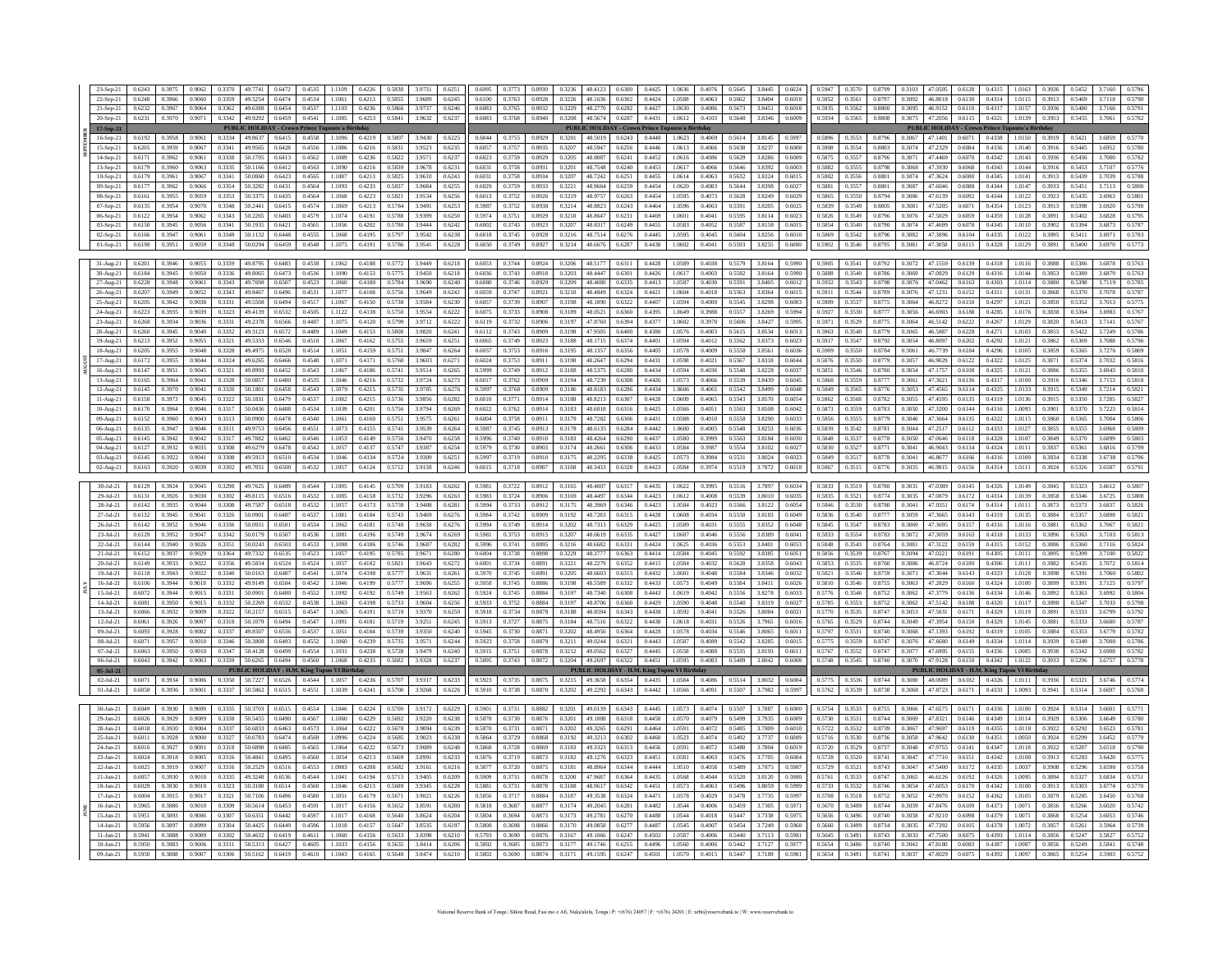| 16-Apr-21    |        |        | 1.884  |        |         |        |                                       |        |        |        |        | 0.6142 |        |        |        |        |          |                                      |        |        |        |        | .727   | 0.591  |        |        |        |                      |         |        |                                       | 0.9890 |        |        |        | 0.5684 |
|--------------|--------|--------|--------|--------|---------|--------|---------------------------------------|--------|--------|--------|--------|--------|--------|--------|--------|--------|----------|--------------------------------------|--------|--------|--------|--------|--------|--------|--------|--------|--------|----------------------|---------|--------|---------------------------------------|--------|--------|--------|--------|--------|
| $15-Apr-21$  | 0.5834 | 0.3870 | 0.8850 | 0.3324 | 49.2438 | 0.6328 | 0.4516                                | 1.0843 | 0.4196 | 0.5707 | 3.8590 | 0.6137 | 0.5686 | 0.3671 | 0.8716 | 0.3189 | 47.8886  | 0.6157                               | 0.4407 | 1.0370 | 0.4046 | 0.5514 | 3.7304 | 0.5908 | 0.5538 | 0.3473 | 0.8583 | 0.3055               | 46.5334 | 0.5985 | 0.4298                                | 0.9897 | 0.3896 | 0.5321 | 3.6019 | 0.5679 |
| 14-Apr-21    | 0.5865 | 0.3859 | 0.8833 | 0.3312 | 49,0458 | 0.6369 | 0.4492                                | 1.0820 | 0.4163 | 0.5684 | 3.8587 | 0.6126 | 0.5717 | 0.3660 | 0.8700 | 0.3178 | 47 6908  | 0.6197                               | 0.4383 | 1.0347 | 0.4013 | 0.5491 | 3.7302 | 0.5898 | 0.5570 | 0.3462 | 0.8568 | 0.3043               | 463359  | 0.6025 | 0.4274                                | 0.9874 | 0.3863 | 0.5298 | 3.6016 | 0.5669 |
| $13-Apr-21$  | 0.5873 | 0.3864 | 0.8834 | 0.3309 | 49.1190 | 0.6383 | 0.4484                                | 1.0817 | 0.4168 | 0.5688 | 3.8808 | 0.6115 | 0.5725 | 0.3665 | 0.8701 | 0.3174 | 47.7641  | 0.6211                               | 0.4375 | 1.0344 | 0.4018 | 0.5495 | 3.7522 | 0.5887 | 0.5577 | 0.3467 | 0.8569 | 0.3040               | 46.4092 | 0.6040 | 0.4266                                | 0.987  | 0.3868 | 0.5302 | 3.6237 | 0.5658 |
| $12-Apr-21$  | 0.5867 | 0.3869 | 0.8830 | 0.3315 | 49.2384 | 0.6376 | 0.4485                                | 1.0806 | 0.4173 | 0.5679 | 3.8522 | 0.6119 | 0.5719 | 0.3671 | 0.8698 | 0.3181 | 47.8835  | 0.6204                               | 0.4376 | 1.0333 | 0.4023 | 0.5486 | 3.7236 | 0.5890 | 0.5571 | 0.3472 | 0.8565 | 0.3046               | 46,5285 | 0.6033 | 0.4268                                | 0.9860 | 0.3873 | 0.5293 | 3.5951 | 0.5661 |
| 09-Apr-21    | 0.5855 | 0.3866 | 0.8829 | 0.3314 | 49.1083 | 0.6367 | 0.4488                                | 1.0810 | 0.4175 | 0.5692 | 3.8675 | 0.6120 | 0.5708 | 0.3668 | 0.8696 | 0.3179 | 47.7535  | 0.6195                               | 0.4379 | 1.0337 | 0.4025 | 0.5499 | 3.7389 | 0.5891 | 0.5560 | 0.3469 | 0.8564 | 0.3045               | 46.3987 | 0.6023 | 0.4270                                | 0.9864 | 0.3875 | 0.5306 | 3.6104 | 0.5662 |
| 08-Apr-21    | 0.5877 | 0.3873 | 0.8834 | 0.3307 | 49.2436 | 0.6397 | 0.4479                                | 1.0810 | 0.4193 | 0.5704 | 3.9002 | 0.611  | 0.5729 | 0.3674 | 0.8702 | 0.3172 | 47.8887  | 0.6225                               | 0.4370 | 1.0337 | 0.4043 | 0.5511 | 3.7717 | 0.5882 | 0.5581 | 0.3476 | 0.8569 | 0.3037               | 46.5338 | 0.6053 | 0.4262                                | 0.9864 | 0.3893 | 0.5318 | 3.6431 | 0.5653 |
| 07-Apr-21    | 0.5851 | 0.3883 | 0.8833 | 0.3296 | 49.3672 | 0.6373 | 0.4493                                | 1.0819 | 0.4211 | 0.5701 | 3.9051 | 0.6120 | 0.5704 | 0.3684 | 0.8701 | 0.3161 | 48 01 20 | 0.6201                               | 0.4384 | 1.0346 | 0.4061 | 0.5508 | 3.7766 | 0.5892 | 0.5556 | 0.3486 | 0.8568 | 0.3023               | 46.6568 | 0.6029 | 0.4275                                | 0.987  | 0.391  | 0.5315 | 3.6480 | 0.5663 |
| $06$ -Apr-21 | 0.5859 | 0.3900 | 0.8840 | 0.3276 | 49.5254 | 0.6364 | 0.4490                                | 1.0834 | 0.4231 | 0.5676 | 3.9413 | 0.6128 | 0.5711 | 0.3701 | 0.8707 | 0.3142 | 48.1702  | 0.6193                               | 0.4381 | 1.0361 | 0.4081 | 0.5483 | 3.8128 | 0.5899 | 0.5563 | 0.3502 | 0.8575 | 0.3007               | 46.8150 | 0.6021 | 0.4272                                | 0.9888 | 0.3931 | 0.5290 | 3.6842 | 0.5670 |
| 05-Apr-21    |        |        |        |        |         |        | <b>PUBLIC HOLIDAY - Easter Monday</b> |        |        |        |        |        |        |        |        |        |          | <b>PUBLIC HOLIDAY - Easter Monda</b> |        |        |        |        |        |        |        |        |        |                      |         |        | <b>PUBLIC HOLIDAY - Easter Monday</b> |        |        |        |        |        |
| 02-Apr-21    |        |        |        |        |         |        | <b>PUBLIC HOLIDAY - Good Friday</b>   |        |        |        |        |        |        |        |        |        |          | <b>PUBLIC HOLIDAY - Good Friday</b>  |        |        |        |        |        |        |        |        |        |                      |         |        | <b>PUBLIC HOLIDAY - Good Friday</b>   |        |        |        |        |        |
| 01-Apr-21    | 0.5883 | 0.3915 | 0.8845 | 0.3293 | 49.6077 | 0.6411 | 0.4476                                | 1.0818 | 0.4253 | 0.5679 | 3.9396 | 0.6126 | 0.5735 | 0.3716 | 0.8712 | 0.3159 | 48.2520  | 0.6240                               | 0.4367 | 1.0345 | 0.4103 | 0.5486 | 3.8111 | 0.5897 | 0.5587 | 0.3518 | 0.8580 | 0.3024               | 46,8963 | 0.6068 | 0.4258                                | 0.9872 | 0.3953 | 0.5293 | 3.6825 | 0.5668 |
|              |        |        |        |        |         |        |                                       |        |        |        |        |        |        |        |        |        |          |                                      |        |        |        |        |        |        |        |        |        |                      |         |        |                                       |        |        |        |        |        |
| 31-Mar-21    | 0.5880 | 0.3916 | 0.8842 | 0.3305 | 49.4448 | 0.6405 | 0.4475                                | 1.0815 | 0.4241 | 0.5705 | 3.9407 | 0.6134 | 0.5732 | 0.3718 | 0.8709 | 0.3170 | 48.0895  | 0.6233                               | 0.4366 | 1.0342 | 0.4091 | 0.5512 | 3.8122 | 0.5905 | 0.5584 | 0.3519 | 0.8577 | 0.3036               | 46.7341 | 0.6061 | 0.4258                                | 0.9869 | 0.3941 | 0.5319 | 3.6836 | 0.5676 |
| 30-Mar-21    | 0.5861 | 0.3906 | 0.8838 | 0.3302 | 49.2694 | 0.6407 | 0.4480                                | 1.0817 | 0.4232 | 0.5694 | 3.9274 | 0.6145 | 0.5713 | 0.3707 | 0.8705 | 0.3167 | 47.9144  | 0.6235                               | 0.4371 | 1.0344 | 0.4082 | 0.5501 | 3.7989 | 0.5916 | 0.5565 | 0.3508 | 0.8573 | 0.3032               | 46,5594 | 0.6063 | 0.4262                                | 0.987  | 0.3932 | 0.5308 | 3.6703 | 0.5687 |
| 29-Mar-21    | 0.5853 | 0.3897 | 0.8840 | 0.3294 | 49.2066 | 0.6406 | 0.4480                                | 1.0745 | 0.4228 | 0.5686 | 3.8963 | 0.6129 | 0.5705 | 0.3699 | 0.8707 | 0.3159 | 47.8516  | 0.6234                               | 0.4371 | 1.0272 | 0.4078 | 0.5493 | 3.7678 | 0.5900 | 0.5557 | 0.3500 | 0.8575 | 0.3025               | 46.4967 | 0.6063 | 0.4262                                | 0.9799 | 0.3928 | 0.5300 | 3.6392 | 0.5671 |
| 26-Mar-21    | 0.5881 | 0.3895 | 0.8842 | 0.3299 | 48.8546 | 0.6429 | 0.4468                                | 1.0823 | 0.4221 | 0.5687 | 3.8993 | 0.6129 | 0.5733 | 0.3697 | 0.8710 | 0.3164 | 47.5001  | 0.6257                               | 0.4359 | 1.0350 | 0.407  | 0.5494 | 3.7707 | 0.5900 | 0.5585 | 0.3498 | 0.857  | 0.3029               | 46.1456 | 0.6085 | 0.4250                                | 0.9877 | 0.3921 | 0.5301 | 3.6422 | 0.5671 |
| 25-Mar-21    | 0.5893 | 0.3889 | 0.8854 | 0.3318 | 48,7806 | 0.6434 | 0.4479                                | 1.0748 | 0.4214 | 0.5680 | 3 8883 | 0.6136 | 0.5745 | 0.3691 | 0.8721 | 0.3184 | 47.4262  | 0.6262                               | 0.4370 | 1.0275 | 0.4064 | 0.5487 | 3.7597 | 0.5907 | 0.5597 | 0.3497 | 0.8589 | 0.3049               | 46.0718 | 0.6090 | 0.4262                                | 0.9802 | 0.3914 | 0.5294 | 3.6312 | 0.5678 |
| 24-Mar-21    | 0.5873 | 0.3887 | 0.8847 | 0.3311 | 48.8194 | 0.6416 | 0.4487                                | 1.0757 | 0.4215 | 0.5694 | 3.8895 | 0.6142 | 0.5725 | 0.3688 | 0.8715 | 0.3176 | 47.4649  | 0.6244                               | 0.4378 | 1.0284 | 0.4065 | 0.5501 | 3.7610 | 0.5914 | 0.5578 | 0.3489 | 0.8582 | 0.3041               | 46.1104 | 0.6073 | 0.4270                                | 0.9811 | 0.3915 | 0.5308 | 3.6324 | 0.5685 |
| 23-Mar-2     | 0.5827 | 0.3887 | 0.8837 | 0.3308 | 49.2722 | 0.6316 | 0.4520                                | 1.0787 | 0.4201 | 0.5709 | 3.8805 | 0.6163 | 0.5680 | 0.3688 | 0.8704 | 0.3173 | 47.9172  | 0.6144                               | 0.4411 | 1.0314 | 0.4051 | 0.5516 | 3.7519 | 0.5935 | 0.5532 | 0.3489 | 0.8570 | 0.3038               | 46.5622 | 0.5972 | 0.4302                                | 0.9841 | 0.3901 | 0.5323 | 3.6234 | 0.5706 |
| 22-Mar-21    | 0.5837 | 0.3898 | 0.8834 | 0.3308 | 49.1287 | 0.6323 | 0.4515                                | 1.080  | 0.4208 | 0.5702 | 3.882  | 0.6166 | 0.5689 | 0.3700 | 0.8701 | 0.3173 | 47 7740  | 0.6151                               | 0.4406 | 1.0328 | 0.4058 | 0.5509 | 3.7542 | 0.593  | 0.5541 | 0.3501 | 0.8568 | 0.3039               | 464193  | 0.597  | 0.4297                                | 0.985: | 0.3908 | 0.5316 | 3.6256 | 0.5708 |
| 19-Mar-21    | 0.5821 | 0.3895 | 0.8835 | 0.3293 | 49.3241 | 0.6323 | 0.4523                                | 1.0801 | 0.4222 | 0.5701 | 3.8853 | 0.6185 | 0.5673 | 0.3696 | 0.8702 | 0.3158 | 47.9689  | 0.6151                               | 0.4414 | 1.0328 | 0.4072 | 0.5508 | 3.7568 | 0.5956 | 0.5525 | 0.3498 | 0.8568 | 0.3024               | 46.6137 | 0.5980 | 0.4305                                | 0.9855 | 0.3922 | 0.5315 | 3.6282 | 0.5727 |
| 18-Mar-21    | 0.5805 | 0.3887 | 0.8831 | 0.3296 | 49.4651 | 0.6272 | 0.4537                                | 1.1070 | 0.4219 | 0.5688 | 3.8740 | 0.6187 | 0.5657 | 0.3689 | 0.8698 | 0.3161 | 48.1097  | 0.6100                               | 0.4428 | 1.0597 | 0.4069 | 0.5495 | 3.7454 | 0.5958 | 0.5510 | 0.3490 | 0.8564 | 0.3026               | 46.7544 | 0.5928 | 0.4319                                | 1.0124 | 0.3919 | 0.5302 | 3.6169 | 0.5729 |
| 17-Mar-21    | 0.5830 | 0.3898 | 0.8831 | 0.3302 | 49.3775 | 0.6298 | 0.4523                                | 1.079  | 0.4212 | 0.5682 | 3.8784 | 0.6190 | 0.5682 | 0.3700 | 0.8698 | 0.3168 | 48.0222  | 0.6126                               | 0.4414 | 1.0318 | 0.4062 | 0.5489 | 3.7499 | 0.5961 | 0.5534 | 0.3501 | 0.8565 | 0.3033               | 46,6669 | 0.5954 | 0.4305                                | 0.9845 | 0.3912 | 0.5296 | 3.6213 | 0.5732 |
| 16-Mar-21    | 0.5823 | 0.3890 | 0.8834 | 0.3300 | 49.4256 | 0.6291 | 0.4522                                | 1.0788 | 0.4224 | 0.5693 | 3.8857 | 0.6190 | 0.5675 | 0.3691 | 0.8701 | 0.3166 | 48.0703  | 0.6119                               | 0.4413 | 1.0315 | 0.4074 | 0.5500 | 3.7571 | 0.5961 | 0.5528 | 0.3492 | 0.8567 | 0.303                | 46.7150 | 0.5947 | 0.4304                                | 0.9842 | 0.3924 | 0.5307 | 3.6286 | 0.5732 |
| 15-Mar-21    | 0.5818 | 0.3883 | 0.8837 | 0.3296 | 49.3594 | 0.6311 | 0.4523                                | 1.0809 | 0.4221 | 0.5695 | 3.8671 | 0.6187 | 0.5671 | 0.3685 | 0.8703 | 0.3161 | 48,0042  | 0.6139                               | 0.4414 | 1.0336 | 0.4071 | 0.5502 | 3.7385 | 0.5958 | 0.5523 | 0.3486 | 0.8570 | 0.3027               | 46,6490 | 0.5967 | 0.4305                                | 0.9863 | 0.3921 | 0.5309 | 3.6100 | 0.5729 |
| $12-Mar-21$  | 0.5808 | 0.3880 | 0.8830 | 0.3287 | 49.2065 | 0.6279 | 0.4531                                | 1.0799 | 0.4215 | 0.5733 | 3.8618 | 0.6174 | 0.5661 | 0.3682 | 0.8697 | 0.3152 | 47.8514  | 0.6108                               | 0.4422 | 1.0326 | 0.4065 | 0.5540 | 3.7333 | 0.5945 | 0.5513 | 0.3483 | 0.8563 | 0.3017               | 46.4964 | 0.5936 | 0.4313                                | 0.9853 | 0.3915 | 0.5347 | 3.6047 | 0.5716 |
| $11-Mar-21$  | 0.5821 | 0.3881 | 0.8810 | 0.3284 | 48.9683 | 0.6281 | 0.4510                                | 1.0785 | 0.4225 | 0.5749 | 3.8636 | 0.6164 | 0.5673 | 0.3683 | 0.8676 | 0.3150 | 47.6137  | 0.6109                               | 0.4401 | 1.0312 | 0.407  | 0.5556 | 3.7351 | 0.5935 | 0.5526 | 0.3484 | 0.8541 | $0.301$ <sup>*</sup> | 46 2590 | 0.5937 | 0.4292                                | 0.983  | 0.3925 | 0.5363 | 3.6065 | 0.5706 |
| $10-Mar-2$   | 0.5812 | 0.3873 | 0.8798 | 0.3279 | 48.8057 | 0.6270 | 0.4491                                | 1.0752 | 0.4197 | 0.5730 | 3.8540 | 0.6143 | 0.5664 | 0.3674 | 0.8664 | 0.3145 | 47.4515  | 0.6098                               | 0.4382 | 1.0279 | 0.4047 | 0.5537 | 3.7254 | 0.5914 | 0.5516 | 0.3476 | 0.8530 | 0.3010               | 46.0972 | 0.5927 | 0.4273                                | 0.9806 | 0.3897 | 0.5344 | 3.5969 | 0.5685 |
| 09-Mar-21    | 0.5833 | 0.3872 | 0.8790 | 0.3281 | 48,7878 | 0.6283 | 0.4473                                | 1.0700 | 0.4208 | 0.5712 | 3.8691 | 0.6146 | 0.5686 | 0.3674 | 0.8656 | 0.3147 | 47.4333  | 0.6111                               | 0.4364 | 1.0227 | 0.4058 | 0.5519 | 3.7405 | 0.5918 | 0.5538 | 0.3475 | 0.8522 | 0.3012               | 46.0788 | 0.5939 | 0.4256                                | 0.9754 | 0.3908 | 0.5326 | 3.6120 | 0.5689 |
| $08-Mar-21$  | 0.5810 | 0.3856 | 0.8780 | 0.3281 | 48.6137 | 0.6251 | 0.4477                                | 1.0692 | 0.4177 | 0.5720 | 3.8432 | 0.611  | 0.5663 | 0.3657 | 0.8646 | 0.3146 | 47.2593  | 0.6080                               | 0.4368 | 1.0219 | 0.4027 | 0.5527 | 3.7147 | 0.5886 | 0.5515 | 0.3459 | 0.8512 | 0.3011               | 45,9050 | 0.5908 | 0.4260                                | 0.9746 | 0.387  | 0.5334 | 3.5861 | 0.5657 |
| 05-Mar-21    | 0.5803 | 0.3852 | 0.8776 | 0.3281 | 48.5540 | 0.6255 | 0.4491                                | 1.0727 | 0.4197 | 0.5736 | 3.8486 | 0.6111 | 0.5656 | 0.3653 | 0.8642 | 0.3146 | 47.2000  | 0.6084                               | 0.4382 | 1.0254 | 0.4047 | 0.5543 | 3.7200 | 0.5883 | 0.5508 | 0.3455 | 0.8508 | 0.3012               | 45.8459 | 0.5912 | 0.4273                                | 0.9781 | 0.3897 | 0.5350 | 3.5915 | 0.5654 |
| 04-Mar-21    | 0.5770 | 0.3831 | 0.8765 | 0.3272 | 48.2614 | 0.6216 | 0.4502                                | 1.0718 | 0.4162 | 0.5735 | 3.8218 | 0.6105 | 0.5622 | 0.3632 | 0.8630 | 0.3137 | 46,9078  | 0.6044                               | 0.4393 | 1.0245 | 0.4012 | 0.5542 | 3.6933 | 0.5876 | 0.5474 | 0.3434 | 0.8496 | 0.3002               | 45.5541 | 0.5872 | 0.4284                                | 0.9772 | 0.3862 | 0.5349 | 3.5647 | 0.5647 |
| $03-Mar-2$   | 0.5751 | 0.3832 | 0.8761 | 0.3277 | 48.2517 | 0.6190 | 0.4511                                | 1.0709 | 0.4152 | 0.5742 | 3.8161 | 0.6103 | 0.5604 | 0.3633 | 0.8627 | 0.3142 | 46.8978  | 0.6019                               | 0.4402 | 1.0236 | 0.4002 | 0.5549 | 3.6875 | 0.5874 | 0.5456 | 0.3435 | 0.8492 | 0.3008               | 45.5439 | 0.5847 | 0.4293                                | 0.9763 | 0.3852 | 0.5356 | 3.5590 | 0.5645 |
| 02-Mar-21    | 0.5770 | 0.3830 | 0.8757 | 0.3274 | 48.0890 | 0.6193 | 0.4492                                | 1.0698 | 0.4140 | 0.5740 | 3.8268 | 0.6166 | 0.5623 | 0.3631 | 0.8623 | 0.3139 | 46.7356  | 0.6022                               | 0.4383 | 1.0225 | 0.3990 | 0.5547 | 3.6982 | 0.5938 | 0.5475 | 0.3433 | 0.8489 | 0.3005               | 45.3823 | 0.5850 | 0.4274                                | 0.9752 | 0.3840 | 0.5354 | 3.5697 | 0.5709 |
| 01-Mar-21    | 0.5785 | 0.3804 | 0.8742 | 0.3253 | 47.7255 | 0.6190 | 0.4470                                | 1.0661 | 0.4074 | 0.5738 | 3.8006 | 0.6063 | 0.5638 | 0.3605 | 0.8608 | 0.3118 | 46.3724  | 0.6018                               | 0.4361 | 1.0188 | 0.3924 | 0.5545 | 3.6721 | 0.5834 | 0.5490 | 0.3407 | 0.8473 | 0.2984               | 45.0193 | 0.5847 | 0.4252                                | 0.9715 | 0.3774 | 0.5352 | 3.5435 | 0.5605 |
|              |        |        |        |        |         |        |                                       |        |        |        |        |        |        |        |        |        |          |                                      |        |        |        |        |        |        |        |        |        |                      |         |        |                                       |        |        |        |        |        |
| 26-Feb-21    | 0.5715 | 0.3807 | 0.8732 | 0.3265 | 48.0393 | 0.6126 | 0.4513                                | 1.0648 | 0.4109 | 0.5729 | 3.7777 | 0.6092 | 0.5567 | 0.3608 | 0.8597 | 0.3130 | 46.6857  | 0.5954                               | 0.4404 | 1.0175 | 0.3959 | 0.5536 | 3.6491 | 0.5863 | 0.5419 | 0.3410 | 0.8462 | 0.2996               | 45.3321 | 0.5783 | 0.4295                                | 0.9702 | 0.3809 | 0.5343 | 3.5206 | 0.5634 |
| 25-Feb-21    | 0.5657 | 0.3806 | 0.8704 | 0.3236 | 47.8235 | 0.6082 | 0.4505                                | 1.0617 | 0.4118 | 0.5696 | 3.7707 | 0.6052 | 0.5510 | 0.3608 | 0.8569 | 0.3102 | 46.4703  | 0.5911                               | 0.4396 | 1.0144 | 0.3968 | 0.5503 | 3.6422 | 0.5823 | 0.5362 | 0.3409 | 0.8433 | 0.2967               | 45.1170 | 0.5739 | 0.4287                                | 0.9671 | 0.3818 | 0.5310 | 3.5136 | 0.5594 |
| 24-Feb-21    | 0.5654 | 0.3789 | 0.8690 | 0.3223 | 47.2865 | 0.6114 | 0.4480                                | 1.0633 | 0.4079 | 0.5695 | 3.7507 | 0.6022 | 0.5507 | 0.3591 | 0.8555 | 0.3088 | 45.9331  | 0.5942                               | 0.437  | 1.0160 | 0.3929 | 0.5502 | 3.6221 | 0.5793 | 0.5359 | 0.3392 | 0.8419 | 0.2953               | 44.5798 | 0.5771 | 0.4262                                | 0.9687 | 0.3779 | 0.5309 | 3.4936 | 0.5565 |
| 23-Feb-21    | 0.5652 | 0.3786 | 0.8690 | 0.3234 | 47.1678 | 0.6127 | 0.4481                                | 1.0593 | 0.4044 | 0.5701 | 3.7447 | 0.6030 | 0.5504 | 0.3588 | 0.8555 | 0.3099 | 45.8153  | 0.5956                               | 0.4372 | 1.0120 | 0.3894 | 0.5508 | 3.6162 | 0.5801 | 0.5357 | 0.3389 | 0.8419 | 0.2965               | 44.4628 | 0.5784 | 0.4264                                | 0.9647 | 03744  | 0.5315 | 3.4876 | 0.5572 |

|              |        |        |        |        |            |        | <b>DUDLIC HOLIDAY</b> Cood Friday     |        |        |        |        |        |        |        |        |        |         | <b>DUDI IC HOLIDAY</b> Cood Friday    |        |        |        |        |        |        |        |        |        |        |         |        | <b>DUDI IC HOLIDAY</b> Cood Friday    |        |        |        |        |               |
|--------------|--------|--------|--------|--------|------------|--------|---------------------------------------|--------|--------|--------|--------|--------|--------|--------|--------|--------|---------|---------------------------------------|--------|--------|--------|--------|--------|--------|--------|--------|--------|--------|---------|--------|---------------------------------------|--------|--------|--------|--------|---------------|
| 05-Apr-21    |        |        |        |        |            |        | <b>PUBLIC HOLIDAY - Easter Monday</b> |        |        |        |        |        |        |        |        |        |         | <b>PUBLIC HOLIDAY - Easter Monday</b> |        |        |        |        |        |        |        |        |        |        |         |        | <b>PUBLIC HOLIDAY - Easter Monday</b> |        |        |        |        |               |
| 06-Apr-21    | 0.5859 | 0.3900 | 0.8840 | 0.3276 | 49.5254    | 0.6364 | 0.4490                                | 1.0834 | 0.4231 | 0.5676 | 3.9413 | 0.6128 | 0.5711 | 0.3701 | 0.8707 | 0.3142 | 48 1702 | 0.6193                                | 0.4381 | 1.0361 | 0.4081 | 0.5483 | 3.8128 | 0.5899 | 0.5563 | 0.3502 | 0.8575 | 0.3007 | 46.8150 | 0.6021 | 0.4272                                | 0.9888 | 0.3931 | 0.5290 | 3.6842 | 0.5670        |
| 07-Apr-21    | 0.5851 | 0.3883 | 0.8833 | 0.3296 | 49.3672    | 0.6373 | 0.4493                                | 1.0819 | 0.4211 | 0.5701 | 3.9051 | 0.6120 | 0.5704 | 0.3684 | 0.8701 | 0.3161 | 48.0120 | 0.6201                                | 0.4384 | 1.0346 | 0.4061 | 0.5508 | 37766  | 0.5892 | 0.5556 | 0.3486 | 0.8568 | 0.3027 | 46.6568 | 0.6029 | 0.4275                                | 0.9873 | 0.3911 | 0.5315 | 3.6480 | 0.5663        |
| 08-Apr-21    | 0.5877 | 0.3873 | 0.8834 | 0.3307 | 49.2436    | 0.6397 | 0.4479                                | 1.0810 | 0.4193 | 0.5704 | 3.9002 | 0.6111 | 0.5729 | 0.3674 | 0.8702 | 0.3172 | 478887  | 0.6225                                | 0.4370 | 1.0337 | 0.4043 | 0.5511 | 37717  | 0.5882 | 0.5581 | 0.3476 | 0.8569 | 0.3037 | 46 5338 | 0.6053 | 0.4262                                | 0.9864 | 0.3893 | 0.5318 | 3.6431 | 0.5653        |
| 09-Apr-21    | 0.5855 | 0.3866 | 0.8829 | 0.3314 | 49.1083    | 0.6367 | 0.4488                                | 1.0810 | 0.4175 | 0.5692 | 3.8675 | 0.6120 | 0.5708 | 0.3668 | 0.8696 | 0.3179 | 47.7535 | 0.6195                                | 0.4379 | 1.0337 | 0.4025 | 0.5499 | 3.7389 | 0.5891 | 0.5560 | 0.3469 | 0.8564 | 0.3045 | 46.3987 | 0.6023 | 0.4270                                | 0.9864 | 0.3875 | 0.5306 | 3.6104 | 0.5662        |
| 12-Apr-21    | 0.5867 | 0.3869 | 0.8830 | 0.3315 | 49.2384    | 0.6376 | 0.4485                                | 1.0806 | 0.4173 | 0.5679 | 3.8522 | 0.6119 | 0.5719 | 0.3671 | 0.8698 | 0.3181 | 478835  | 0.6204                                | 0.4376 | 1.0333 | 0.4023 | 0.5486 | 37236  | 0.5890 | 0.5571 | 0.3472 | 0.8565 | 0.3046 | 46 5285 | 0.603  | 0.4268                                | 0.9860 | 0.3873 | 0.5293 | 3.5951 | 0.5661        |
| 13-Apr-21    | 0.5873 | 0.3864 | 0.8834 | 0.3309 | 49.1190    | 0.6383 | 0.4484                                | 1.0817 | 0.4168 | 0.5688 | 3.8808 | 0.6115 | 0.5725 | 0.3665 | 0.8701 | 0.3174 | 47.7641 | 0.6211                                | 0.4375 | 1.0344 | 0.4018 | 0.5495 | 3.7522 | 0.5887 | 0.5577 | 0.3467 | 0.8569 | 0.3040 | 46 4092 | 0.6040 | 0.4266                                | 0.9871 | 0.3868 | 0.5302 | 36237  | 0.5658        |
| 14-Apr-21    | 0.5865 | 0.3859 | 0.8833 | 0.3312 | 49.0458    | 0.6369 | 0.4492                                | 1.0820 | 0.4163 | 0.5684 | 38587  | 0.6126 | 0.5717 | 0.3660 | 0.8700 | 0.3178 | 47 6908 | 0.6197                                | 0.4383 | 1.0347 | 0.4013 | 0.5491 | 3.7302 | 0.5898 | 0.5570 | 0.3462 | 0.8568 | 0.3043 | 463359  | 0.6025 | 0.4274                                | 0.9874 | 0.3863 | 0.5298 | 3.6016 | 0.5669        |
| 15-Apr-21    | 0.5834 | 0.3870 | 0.8850 | 0.3324 | 49.2438    | 0.6328 | 0.4516                                | 10843  | 0.4196 | 0.5707 | 3.8590 | 0.6137 | 0.5686 | 0.3671 | 0.871  | 0.3189 | 478886  | 0.6157                                | 0.4407 | 1.0370 | 0.4046 | 0.5514 | 3.7304 | 0.5908 | 0.5538 | 0.3473 | 0.8583 | 0.3055 | 46.5334 | 0.5985 | 0.4298                                | 0.9897 | 0.3896 | 0.532  | 3.6019 | 0.5679        |
| $16$ -Apr-21 | 0.5825 | 0.3879 | 0.8844 | 0.3328 | 49.2309    | 0.6311 | 0.4523                                | 1.0836 | 0.4197 | 0.5725 | 3.8562 | 0.6142 | 0.5677 | 0.3680 | 0.8711 | 0.3193 | 47.8758 | 0.6139                                | 0.4414 | 1.0363 | 0.4047 | 0.5532 | 3.7277 | 0.5913 | 0.5529 | 0.3482 | 0.8577 | 0.3059 | 46.5207 | 0.5967 | 0.4305                                | 0.9890 | 0.3897 | 0.5339 | 3.5991 | 0.5684        |
| 19-Apr-21    | 0.5840 | 0.3873 | 0.8845 | 0.3315 | 49.2032    | 0.6328 | 0.4518                                | 1.0842 | 0.4175 | 0.5704 | 3.8347 | 0.6134 | 0.5692 | 0.3674 | 0.8712 | 0.3180 | 478481  | 0.6157                                | 0.4409 | 1.0369 | 0.4025 | 0.5511 | 3.7061 | 0.5905 | 0.5544 | 0.3476 | 0.8578 | 0.3045 | 46.4931 | 0.5985 | 0.4300                                | 0.9896 | 0.3875 | 0.5318 | 3.5776 | 0.5676        |
| 20-Apr-21    | 0.5821 | 0.3857 | 0.8839 | 0.3280 | 48 9655    | 0.6306 | 0.4521                                | 1.0828 | 0.4165 | 0.5720 | 3.8336 | 0.6118 | 0.5674 | 0.3658 | 0.8705 | 0.3146 | 47 6106 | 0.6134                                | 0.4412 | 1.0355 | 0.4015 | 0.5527 | 3.7051 | 0.5890 | 0.5526 | 0.3460 | 0.8571 | 0.3011 | 46.2558 | 0.5962 | 0.4303                                | 0.9882 | 0.3865 | 0.5334 |        | 0.5661        |
| 21-Apr-21    | 0.5844 | 0.3857 | 0.8843 | 0.3292 | 48 9 2 9 9 | 0.6309 | 0.4521                                | 1.0818 | 0.4171 | 0.5755 | 3.8502 | 0.6113 | 0.5697 | 0.3658 | 0.8710 | 0.3157 | 47 5754 | 0.6138                                | 0.4412 | 1.0345 | 0.4021 | 0.5562 | 3.7217 | 0.5884 | 0.5549 | 0.3460 | 0.8576 | 0.3022 | 46.2209 | 0.5966 | 0.4303                                | 0.9872 | 0.3871 | 0.5369 | 3.5931 | 0.5655        |
| 22-Apr-21    | 0.5833 | 0.3863 | 0.8842 | 0.3299 | 49,0047    | 0.6291 | 0.4529                                | 0813   | 0.4182 | 0.5713 | 3 8434 | 0.612  | 0.5686 | 0.3665 | 0.8709 | 0.3165 | 47 6501 | 0.6119                                | 0.4420 | 1.0340 | 0.4032 | 0.5520 | 3.7148 | 0.5895 | 0.5538 | 0.3466 | 0.8575 | 0.3030 | 46.2954 | 0.5947 | 0.4311                                | 0.9867 | 0.3882 | 0.5327 | 3.5863 | 0.5666        |
| 23-Apr-21    | 0.5856 | 0.3862 | 0.8848 | 0.3313 | 48.8755    | 0.6316 | 0.4520                                | 1 0847 | 0.4179 | 0.5705 | 3.8488 | 0.611  | 0.5708 | 0.3663 | 0.8715 | 0.3178 | 47.5207 | 0.6145                                | 0.441  | 1.0374 | 0.4029 | 0.5512 | 3.7203 | 0.5884 | 0.5560 | 0.3465 | 0.8582 | 0.3043 | 46.1660 | 0.5973 | 0.4302                                | 0.9901 | 0.3879 | 0.5319 | 3.5917 | 0.5655        |
| 26-Apr-21    | 0.5836 | 0.3843 | 0.8845 | 0.3309 | 48.9211    | 0.6298 | 0.4526                                | 1.0822 | 0.4185 | 0.5708 | 3 8435 | 0.6111 | 0.5688 | 0.3645 | 0.8712 | 0.3174 | 47.5664 | 0.6126                                | 0.441' | 1.0349 | 0.4035 | 0.5515 | 3.7149 | 0.5882 | 0.5540 | 0.3446 | 0.8578 | 0.3039 | 46.2117 | 0.5955 | 0.4308                                | 0.9876 | 0.3885 | 0.5322 | 3.5864 | 0.5653        |
| 27-Apr-21    | 0.581  | 0.3854 | 0.8837 | 0.331  | 49.1182    | 0.6281 | 0.4537                                | 1.0845 | 0.4176 | 0.5678 | 3.8356 | 0.6119 | 0.5663 | 0.3656 | 0.8703 | 0.3176 | 47.7635 | 0.6110                                | 0.4428 | 1.0372 | 0.4026 | 0.5485 | 3.7070 | 0.5891 | 0.5515 | 0.3457 | 0.8570 | 0.3041 | 46,4089 | 0.5938 | 0.4319                                | 0.9899 | 0.3876 | 0.5292 | 35785  | 0.5662        |
| 28-Apr-21    | 0.5825 | 0.3848 | 0.8835 | 0.3305 | 49.3362    | 0.6294 | 0.4530                                | 1.0827 | 0.4170 | 0.5672 | 3.8308 | 0.6113 | 0.5678 | 0.3650 | 0.8702 | 0.3171 | 479812  | 0.6122                                | 0.4421 | 1.0354 | 0.4020 | 0.5479 | 3.7023 | 0.5885 | 0.5530 | 0.3451 | 0.8569 | 0.3036 | 46 6262 | 0.5951 | 0.4312                                | 0.9881 | 0.3870 | 0.5286 | 3 5737 | 0.5656        |
| 29-Apr-21    | 0.5814 | 0.3842 | 0.8834 | 0.3301 | 49 3266    | 0.6254 | 04536                                 | 1.0829 | 0.4160 | 0.5644 | 3.8235 | 0.6115 | 0.5666 | 0.3644 | 0.8700 | 0.3167 | 479714  | 0.6082                                | 0.4427 | 1.0356 | 0.4010 | 0.5451 | 3.6949 | 0.5887 | 0.5518 | 0.3445 | 0.8566 | 0.3032 | 46.6162 | 0.5910 | 0.4318                                | 0.9883 | 0.3860 | 0.5258 | 3.5664 | 0.5658        |
| 30-Apr-21    | 0.5828 | 0.3842 | 0.8841 | 0.3299 | 49,4467    | 0.6267 | 0.4535                                | 1.0828 | 0.4151 | 0.5625 | 3.8317 | 0.6120 | 0.5680 | 0.3643 | 0.8708 | 0.3165 | 48 0916 | 0.6096                                | 0.4426 | 1.0355 | 0.4001 | 0.5432 | 3.7032 | 0.5892 | 0.5533 | 0.3445 | 0.8575 | 0.3030 | 46.7365 |        | 0.431                                 | 0.9882 | 0.3851 | 0.5239 | 3 5746 | 0.5663        |
| 03-May-21    | 0.5846 | 0.3857 | 0.8837 | 0.3320 | 49.4632    | 0.6300 | 0.4521                                | 1.0819 | 0.4149 | 0.5612 | 3.8515 | 0.6116 | 0.5698 | 0.3658 | 0.8704 | 0.3185 | 48,1079 | 0.6128                                | 0.4412 | 1.0346 | 0.3999 | 0.5419 | 3.7230 | 0.5888 | 0.5550 | 0.3460 | 0.8570 | 0.3050 | 46.7526 | 0.5957 | 0.4303                                | 0.9873 | 0.3849 | 0.5226 |        | 3.5944 0.5659 |
| 04-May-21    | 0.5824 | 0.3853 | 0.8834 | 0.3302 | 49.4386    | 0.6293 | 0.4527                                | 1.0853 | 0.4155 | 0.5613 | 3.8444 | 0.6123 | 0.5676 | 0.3655 | 0.8701 | 0.3168 | 48.0835 | 0.6122                                | 0.4418 | 1.0380 | 0.4005 | 0.5420 | 3.7159 | 0.5894 | 0.5528 | 0.3456 | 0.8567 | 0.3033 | 46.7283 | 0.5950 | 0.4309                                | 0.9907 | 0.3855 | 0.5227 | 3 5873 | 0.5665        |
|              |        |        |        |        |            |        |                                       |        |        |        |        |        |        |        |        |        |         |                                       |        |        |        |        |        |        |        |        |        |        |         |        |                                       |        |        |        |        |               |

| $01-Jun-21$ | 0.5955 | 0.3871 | 0.8958 | 0.3294 50.5499 |         | 0.6347 |        | 1.1039 | 0.4174 | 0.5619 | 3.8589 | 0.6197 | 0.5807 | 0.3673 | 0.8826 | 0.3160 | 49.1930 | 0.6176 | 0.4501 | 1.0566 | 0.4024 | 0.5426 | 3.7303 | 0.5968 | 0.5659 |        | 0.8693 | 0.3025 | 47.8361  | 0.6004 |        | 1.0093 |        | 0.5233 |        | 3.6018 0.5739 |
|-------------|--------|--------|--------|----------------|---------|--------|--------|--------|--------|--------|--------|--------|--------|--------|--------|--------|---------|--------|--------|--------|--------|--------|--------|--------|--------|--------|--------|--------|----------|--------|--------|--------|--------|--------|--------|---------------|
|             |        |        |        |                |         |        |        |        |        |        |        |        |        |        |        |        |         |        |        |        |        |        |        |        |        |        |        |        |          |        |        |        |        |        |        |               |
| 31-May-21   | 0.5945 | 0.3868 | 0.8945 | 0.3286         |         | 0.6342 | 0.4593 | 1.0968 | 0.4150 | 0.5602 | 3.8398 | 0.6179 | 0.5797 | 0.3670 | 0.8813 |        | 49.1167 |        | 0.4484 | 1.0495 | 0.4000 | 0.5409 | 3.7113 | 0.5950 | 0.5649 | 0.3471 | 0.8680 |        | 47.7600. | 0.5999 | 0.437* |        | 0.3850 |        | 3.5827 |               |
| 28-May-21   | 0.5920 | 0.3865 | 0.8919 | 0.3282         | 50,4630 | 0.6304 | 0.4591 | 1.0988 | 0.4140 | 0.5598 | 3.8346 | 0.6185 | 0.5772 | 0.3667 | 0.8786 | 0.3147 | 49.1062 | 0.6133 | 0.4482 | 1.0515 | 0.3990 | 0.5405 | 3.7060 | 0.5956 | 0.5624 | 0.3468 | 0.8653 | 0.3012 | 47.7495  | 0.5961 | 0.4373 | 1.0042 | 0.3840 | 0.5212 | 35775  | 0.5727        |
| 27-May-21   | 0.5907 | 0.3856 | 0.8907 | 0.3291         | 50.0233 | 0.6294 | 0.4579 | 1.0959 |        | 0.5608 | 3.8420 | 0.6172 | 0.5759 | 0.3657 | 0.8774 | 0.3156 | 48,6673 | 0.6122 | 0.4470 | 1.0486 | 0.3982 | 0.5415 | 3.7135 | 0.5943 | 0.5611 | 0.3459 | 0.8641 | 0.3021 | 47.311   | 0.5950 | 0.4361 | 1.0013 | 0.3832 | 0.5222 | 3.5849 | 0.5714        |
| 26-May-21   | 0.5877 | 0.3825 | 0.8889 | 0.3273         | 49,6439 | 0.6322 | 0.4560 | 1.0950 | 0.4105 | 0.5559 | 3.8020 | 0.6148 | 0.5729 | 0.3626 | 0.8755 | 0.3138 | 48.2881 | 0.6150 | 0.4451 | 1.0477 | 0.3955 | 0.5366 | 3.6735 | 0.5920 | 0.5581 | 0.3428 | 0.8622 | 0.3003 | 46.9323  | 0.5978 | 0.4342 | 1.0004 | 0.3805 |        | \$5449 | 0.569         |
| 25-May-21   | 0.5870 | 0.3833 | 0.8890 | 0.3268         | 49.6320 | 0.6325 | 0.4558 | 1.0918 |        | 0.5547 | 3.8247 | 0.6158 | 0.5722 | 0.3634 | 0.8756 | 0.3134 | 48.2767 | 0.6153 | 0.4449 | 1.0445 | 0.3960 | 0.5354 | 3.6962 | 0.5929 | 0.5574 | 0.3436 | 0.8623 | 0.2999 | 46.9214  | 0.5981 | 0.4340 | 0.9972 | 0.3810 |        | 35676  |               |
| 24-May-21   | 0.5874 | 0.3836 | 0.8888 | 0.3260         | 49,5944 | 0.6342 | 0.4549 | 1.0869 | 0.4116 | 0.5544 | 3.8182 | 0.6163 | 0.5726 | 0.3637 | 0.8755 | 0.3126 | 48.2389 | 0.617  | 0.4440 | 1.0396 | 0.3966 | 0.5351 | 3.6896 | 0.5934 | 0.5579 | 0.3439 | 0.8622 | 0.2991 | 46,8834  | 0.5999 | 0.4331 | 0.9923 | 0.3816 | 0.5158 | 3.5611 | 0.5705        |
| 21-May-21   | 0.5857 | 0.3829 | 0.8887 | 0.3261         | 49.6417 | 0.6342 | 0.4558 | 1.0916 |        | 0.5554 | 3.8215 | 0.6171 | 0.5710 | 0.3631 | 0.8754 | 0.3127 | 48.2861 | 0.6170 | 0.4449 | 1.0443 | 0.3974 | 0.5361 | 3.6929 | 0.5942 | 0.5562 | 0.3432 | 0.862  | 0.2992 | 46.9306  | 0.5998 | 0.4340 | 0.9970 | 0.3824 | 0.5168 | 3.5644 | 0.5713        |
| 20-May-21   | 0.5880 | 0.3837 | 0.8888 | 0.3270         | 49.7287 | 0.6353 | 0.4549 | 1.0920 | 0.4143 | 0.5575 | 3.8370 | 0.6177 | 0.5732 | 0.3639 | 0.8755 | 0.3135 | 48.3729 | 0.6181 | 0.4440 | 1.0447 | 0.3993 | 0.5382 | 3.7084 | 0.5948 | 0.5584 | 0.3440 | 0.8622 | 0.3000 | 47.017   | 0.6009 | 04331  | 0.997  | 0.3843 | 0.5189 | 3 5799 |               |
| 19-May-21   | 0.5849 | 0.3837 | 0.8902 | 0.3268         | 49.7929 | 0.631  | 0.4567 | 1.0921 | 0.4126 | 0.5566 | 3.8189 | 0.6179 | 0.5701 | 0.3639 | 0.8768 | 0.3134 | 48.4373 | 0.6141 | 0.4458 | 1.0448 | 0.3976 | 0.5373 | 3.6904 | 0.5950 | 0.5553 | 0.3440 | 0.8634 | 0.2999 | 47 0818  | 0.5969 | 0.4349 | 0.9975 | 0.3826 | 0.5180 | 3.5618 |               |
| 18-May-21   | 0.5861 | 0.3851 | 0.8897 | 0.3273         | 49.8306 | 0.6332 | 0.4559 | 1.0910 |        | 0.5558 | 3.8326 | 0.6190 |        | 0.3652 | 0.8764 | 0.3138 | 48.4748 | 0.6160 | 0.4450 |        | 0.3995 | 0.5365 | 3.7040 | 0.5961 | 0.5566 | 0.3454 | 0.863  | 0.3003 | 47.1189  | 0.5988 | 0.4341 | 0.9964 | D 3845 |        |        |               |
| 17-May-21   | 0.5853 | 0.3856 | 0.8943 | 0.3282         | 49.8943 | 0.6309 | 0.4560 | 1.0904 | 0.415  | 0.5590 | 3.8469 | 0.6181 | 0.5705 | 0.3657 | 0.8808 | 0.3147 | 48.5384 |        | 0.4451 | 1.0431 | 0.4001 | 0.5397 |        | 0.5952 | 0.5558 | 0.3459 | 0.8672 |        | 47.1826  | 0.5965 | 0.4342 | 0.9958 | 0.3851 | 0.5204 | 3.5898 |               |
| 14-May-21   | 0.5880 | 0.3867 | 0.8894 | 0.3286         | 49,8604 | 0.6338 | 0.4551 | 1.0903 | 0.4153 | 0.5592 | 3.8610 | 0.617  | 0.5732 | 0.3669 | 0.8761 | 0.3152 | 48,5048 | 0.6166 | 0.4442 | 1.0430 | 0.4003 | 0.5399 | 3.7324 | 0.5945 | 0.5584 | 0.3470 | 0.8628 |        | 47.1491  | 0.5995 | 0.4333 | 0.9957 | 0.3853 | 0.5206 | 3.6039 |               |
| 13-May-21   | 0.5871 | 0.3862 | 0.8871 | 0.3280         | 49.8317 | 0.6354 | 0.4542 | 1.0892 |        | 0.5563 | 3863   | 0.6164 |        | 0.3663 | 0.8738 | 0.3145 | 48 4754 | 0.6183 |        | 1.0419 | 0.4005 | 0.5370 | 37349  | 0.5935 | 0.5575 | 0.3465 | 0.8605 |        | 47 1196  | 0.601  | 0.4324 | 0.9946 | 0.3855 |        | 3.6063 | 0.5706        |
| 12-May-21   | 0.5815 | 0.3857 | 0.8855 | 0.3275         | 49 6357 | 0.6289 | 0.4563 | 1.0877 |        | 0.5576 | 3.8308 | 0.6156 | 0.5668 | 0.3659 | 0.8721 |        | 48.2802 |        | 0.4454 | 1.0404 | 0.4002 | 0.5383 | 3.7022 | 0.5927 | 0.5520 | 0.3460 | 0.8587 | 0.3006 | 46.9247  | 0.5945 | 0.4345 | 0.993  | 0.3852 | 0.5190 |        | 0.5698        |
| 11-May-21   | 0.5813 | 0.3858 | 0.8849 | 0.3276         | 49 6663 | 0.6283 | 0.4559 | 1.0875 | 0.4135 | 0.557  | 3.8380 | 0.6153 | 0.5665 | 0.3660 | 0.8715 | 0.3142 | 48.3109 | 0.611  | 0.4450 | 1.0402 | 0.3985 | 0.5381 | 3.7094 | 0.5924 | 0.5517 | 0.3461 | 0.8581 | 0.3003 | 46.9555  | 0.5939 | 0.4341 | 0.9929 | 0.3835 | 0.5188 | 3.5809 | 0.5695        |
| $10-Mav-21$ | 0.5803 | 0.3849 | 0.8847 | 0.3304         | 49.5835 | 0.6272 | 0.4559 | 1.0864 | 0.4135 | 0.5586 | 3.8204 | 0.6145 | 0.5655 | 0.3651 | 0.8713 | 0.3169 | 48.2282 | 0.6100 | 0.4450 | 1.0391 | 0.3985 | 0.5393 | 3.6918 | 0.5916 | 0.5507 | 0.3452 | 0.8579 | 0.3034 | 46.8730  | 0.5928 | 0.4341 | 0.9918 | 0.3835 | 0.5200 | 3.5633 |               |
|             |        |        |        | 0.3315         |         |        | 0.4539 | 1.0867 |        |        | 38619  |        |        | 0.3665 | 0.8700 |        |         |        |        | 1.0394 |        |        |        |        | 0.5530 | 0.3467 | 0.8567 |        |          | 0.5941 |        |        |        | 0.5193 |        |               |
| 07-May-21   | 0.5825 | 0.3864 | 0.8833 |                | 49.5610 | 0.6285 |        |        | 0.4154 | 0.5579 |        | 0.6157 | 0.5678 |        |        | 0.3181 | 48.2054 | 0.6113 | 0.4430 |        | 0.4004 | 0.5386 | 3.7333 | 0.5929 |        |        |        |        | 46.8498  |        | 0.4321 | 0.9921 | 0.3854 |        | 3 6048 |               |
| 06-May-21   | 0.5832 | 0.3869 | 0.8831 | 0.3300         | 49.4549 | 0.6282 | 0.4524 | 1.0860 |        | 0.5608 | 3.8761 | 0.6148 | 0.5684 | 0.3670 | 0.8698 | 0.3166 | 48 0994 | 0.6110 |        | 1.0387 | 0.401  | 0.5415 | 1.7475 | 0.5920 | 0.5537 |        | 0.8564 |        | 46 7440  | 0.5938 | 0.4306 | 0.9914 | 0.3861 |        | 3.6190 | 0.569         |
| $05-May-21$ | 0.5847 | 0.3857 | 0.8831 | 0.3297         | 49.3902 | 0.6324 | 0.4514 | 1.0829 | 0.4153 | 0.5610 | 3.8646 | 0.6136 | 0.5699 | 0.3658 | 0.8698 | 0.3163 | 48.0351 | 0.6152 | 0.4405 | 1.0356 | 0.4003 | 0.5417 | 3.7361 | 0.5907 | 0.5551 | 0.3460 | 0.8565 | 0.3028 | 46,6799  | 0.5981 | 0.4296 | 0.9883 | 0.3853 | 0.5224 | 3.6075 | 0.5678        |
| 04-May-21   | 0.5824 | 0.3853 | 0.8834 | 0.3302         | 49.4386 | 0.6293 | 0.4527 | 1.0853 | 0.4155 | 0.5613 | 3.8444 | 0.6123 | 0.5676 | 0.3655 | 0.8701 | 0.3168 | 48,0835 | 0.6122 | 0.4418 | 1.0380 | 0.4005 | 0.5420 | 3.7159 | 0.5894 | 0.5528 | 0.3456 | 0.8567 | 0.3033 | 46.7283  | 0.5950 | 0.4309 | 0.9907 | 0.3855 | 0.5227 | 3.5873 | 0.5665        |
| 03-May-21   | 0.5846 | 0.3857 | 0.8837 | 0.3320         | 49.4632 | 0.6300 | 0.4521 | 1.0819 | 0.4149 | 0.5612 | 3.8515 | 0.6116 | 0.5698 | 0.3658 | 0.8704 | 0.3185 | 48 1079 | 0.6128 | 0.4412 | 1.0346 | 0.3999 | 0.5419 | 3.7230 | 0.5888 | 0.5550 | 0.3460 | 0.8570 | 0.3050 | 467526   | 0.5957 | 0.4303 | 0.9873 | 0.3849 | 0.5226 | 3.5944 | 0.5659        |

| 08-Jun-21                                                                                                                                                                                                                     |               |  |  |        |                                          |               |  | 0.8996   0.3303   50.4716   0.6391   0.4615   1.1036   0.4174   0.5633   3.8444   0.6212    0.5793   0.3688   0.8862   0.3169   49.1148   0.6219   0.4706   1.056   0.3606   1.056   0.5646   0.5758   0.5645   0.5783   0.36   |  |  |                                          |  |  |  |  |  |                                          |  |  |  |
|-------------------------------------------------------------------------------------------------------------------------------------------------------------------------------------------------------------------------------|---------------|--|--|--------|------------------------------------------|---------------|--|---------------------------------------------------------------------------------------------------------------------------------------------------------------------------------------------------------------------------------|--|--|------------------------------------------|--|--|--|--|--|------------------------------------------|--|--|--|
| $07 - Jun-21$                                                                                                                                                                                                                 |               |  |  |        | <b>PUBLIC HOLIDAY - Emancipation Day</b> |               |  |                                                                                                                                                                                                                                 |  |  | <b>PUBLIC HOLIDAY - Emancipation Day</b> |  |  |  |  |  | <b>PUBLIC HOLIDAY - Emancipation Day</b> |  |  |  |
| $04$ -Jun-21                                                                                                                                                                                                                  | 0.5988 0.3887 |  |  |        |                                          |               |  | 0.8985   0.3304   50.6922   0.6439   0.4593   1.1029   0.4182   0.5616   3.8625   0.6206    0.5840   0.589   0.8853   0.870   49.3352   0.6267   0.4484   1.0556   0.4032   0.5423   3.7339   0.5977    0.569   0.870   0.870   |  |  |                                          |  |  |  |  |  |                                          |  |  |  |
| $03-J$ un- $21$                                                                                                                                                                                                               |               |  |  |        |                                          |               |  | 0.3974 0.3307 50.6326 0.6391 0.4617 1.1045 0.4176 0.5614 3.8536 0.6212 0.5799 0.5684 0.8842 0.3173 49.2758 0.6219 0.4036 1.0572 0.4026 0.5421 3.7251 0.5938 0.6212 3.7251 0.5652 0.3486 0.8709 0.3038 47.9190 0.6047 0.4399 1.0 |  |  |                                          |  |  |  |  |  |                                          |  |  |  |
|                                                                                                                                                                                                                               |               |  |  | 0.4620 |                                          | 1.1077 0.4175 |  | 3,8567   0,6218    0,5803   0,3684   0,8835   0,3179   49,2679   0,6209   0,4511   1,0604   0,4025   0,3741   3,7281   0,5989    0,5655   0,3486   0,8702   0,8702   0,3045   47,9110   0,6037   0,402   1,0131   0,3875   0,   |  |  |                                          |  |  |  |  |  |                                          |  |  |  |
| in a complement against to complement against against against against against against against against against against against against against against against against against against against against against against against |               |  |  |        |                                          |               |  |                                                                                                                                                                                                                                 |  |  |                                          |  |  |  |  |  |                                          |  |  |  |